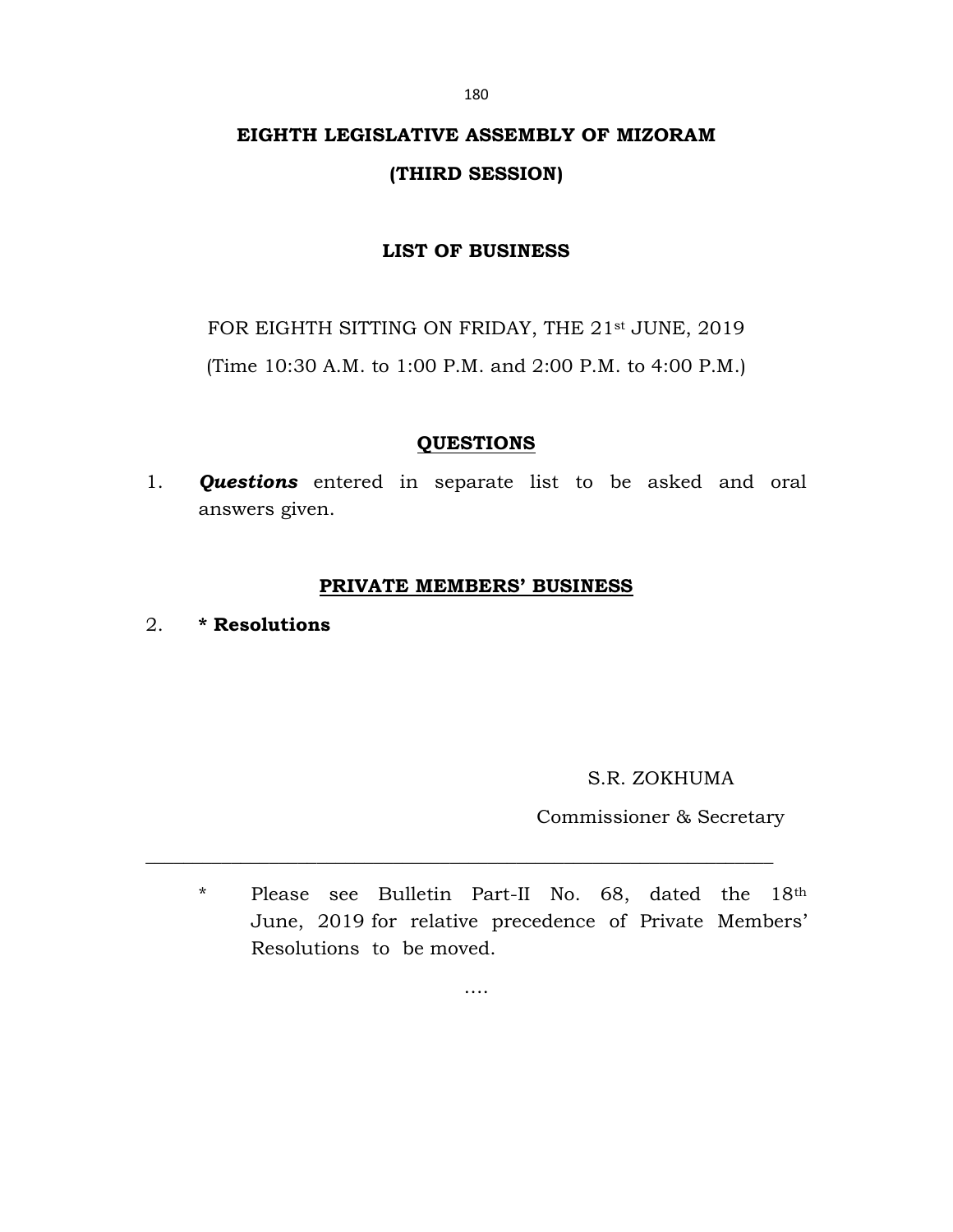SPEAKER : "Above all, love each other deeply, because love covers over a multitude of sins"

I Peter 4:8

 Hon. Dy. Chief Minister could not attend today and I request hon. member Pu Ramthanmawia to ask Starred Question no. 116.

PU RAMTHANMAWIA : Thank you, Pu Speaker. Will the hon. Agriculture Minister be pleased to state the villages of East Tuipui Constituency where measures will be taken?

SPEAKER : Hon. Minister Pu C. Lalrinsanga to answer the question.

will take measures at the following villages-

- 1) Khawbung
- 2) Khuangthing
- 3) Samtlang
- 4) Farkawn
- 5) Bungzung
- 6) Vangchhia
- 7) Dungtlang
- 8) Vanzau
- 9) Zawlsei
- 10) Hruaikawn
- 11) Sesih
- 12) Leisenzo
- 13) Khuangleng
- 14) Leithum
- 15) Vaphai

 Irrigation & Water Resources Department is currently working on Irrigation Project at Vangchhia and Khawbung 'S' of East Tuipui Constituency and works will soon be carried out at Thekpui, Farkawn and Vanzau.

SPEAKER : Supplementary Question from Pu Lalrinsanga Ralte

PU LALRINSANGA RALTE, MINISTER: Thank you, Pu Speaker. My Supplementary Question is- Is there a proposal to take measures at Serlui

PU C. LALRINSANGA, MINISTER: Pu Speaker, Agriculture Department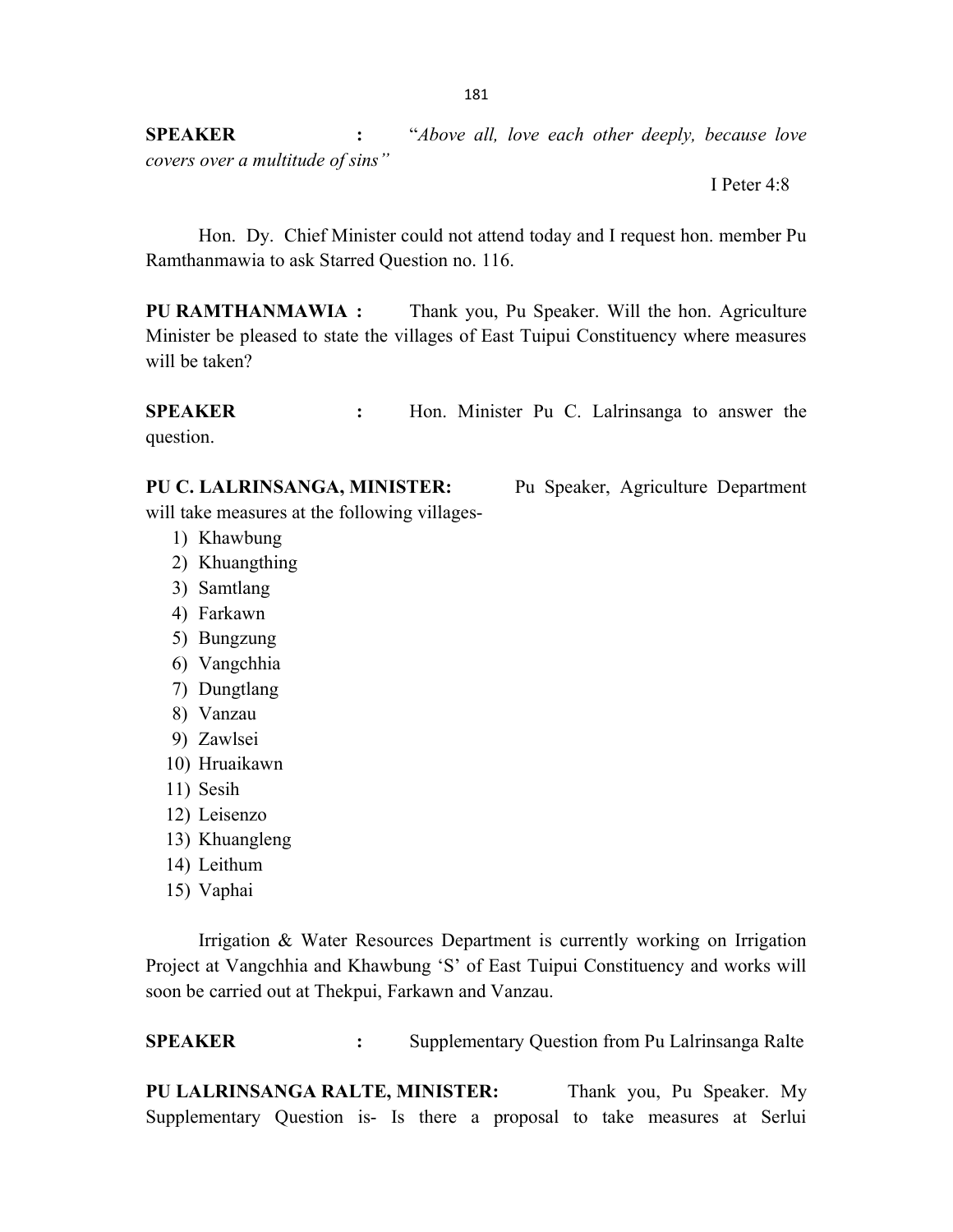Constituency? If so, which villages?

 Pu Speaker, we have many large rice fields in our constituency which are looked after by the non-mizos and is there a proposal to make production according to the values? Is there a way to stop the non-mizos from looking after the fields?

### SPEAKER : Pu Lawmawma Tochhawng

PU LAWMAWMA TOCHHAWNG: Thank you, Pu Speaker. My Supplementary Question is- Is there a proposal to be self-reliant on potatoes, peas, onions and corn across the state? If so, are there any measures taken?

 Works are carried out at Lunglei for more egg productions but the main problem is the poultry feeds. So, we can lighten each other's burden if we make more corn cultivations and there will also be cooperation between Agriculture and Vety Departments. It would be quite impressive if steps are also taken on feed mills.

### SPEAKER : Pu Ramthanmawia

PU RAMTHANMAWIA : Thank you, Pu Speaker. It is exciting that measures will be taken better than anticipated and it is also impressive that works will be carried out at the potential areas in my constituency.

 There are around 323 hectares available for rice fields and we can produce a huge amount of rice. So, when will measures be taken? Thank you

SPEAKER : Hon. Minister Pu C. Lalrinsanga.

PU C. LALRINSANGA, MINISTER: Thank you, Pu Speaker. In response to Pu C. Lalrinsanga, Serlui Constituency has the most potential areas and the nonmizo workers have been working at the fields for many years. These workers then send more than half of our cultivations to Silchar and that is why we could not gather all our productions. However, surveys will be made soon on land expansions, excavations etc.

 Land levelling, transplanter and harvests will soon be operated by machines and we also have high hopes on achieving rice mill. Sanction is also approved for purchasing tractors and the youths are also willing to take over the non-mizos which will also give them lasting employment.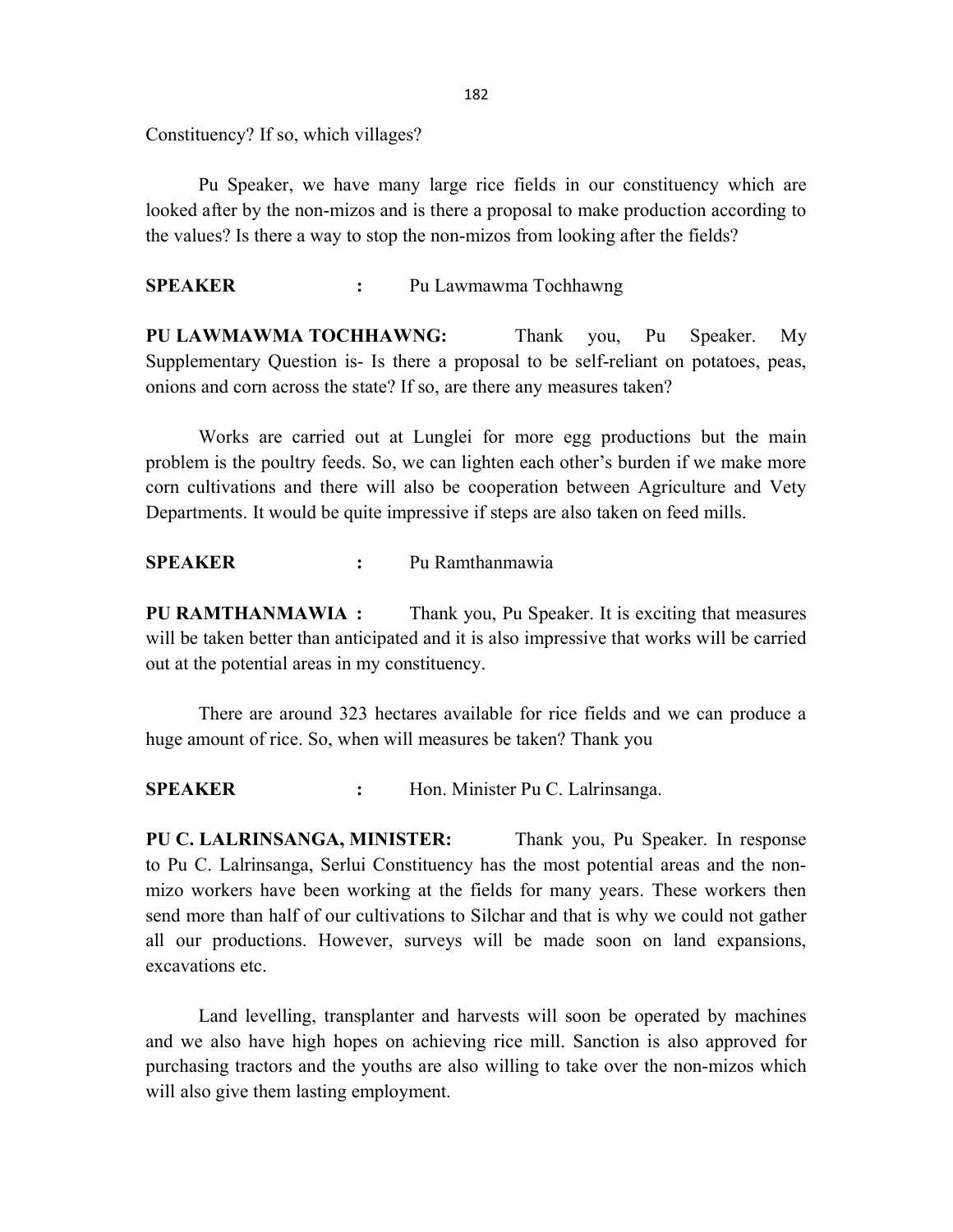183

 It is also the potential area particularly for Agriculture Department and as asked by the representative of Serlui Constituency, Irrigation Department will take measures on Vakultui Project, Lower Sesih, Saikhumzau and Sihlui.

 In response to Pu Lawmawma Tochhawng, potatoes and onions are not quite our subject but we will do our best in maintaining more productions.

 Besides, corns are planted under NFSM because there are many who domesticate pigs and the need for pig feeds is rising. So, looking at our economy status, it is important to trade with one another rather than relying on imports. Pu Lawmawma Tochhawng is willing to provide Lunglei with egg productions and it would be impressive if measures are taken by collaborating with Agriculture Department.

 In response to Pu Ramthanmawia, we need to explore more potential areas and in order to be self reliant we need to cultivate rice in two shifts in a year.

 Some works are ongoing and we will do our best to expedite the works. Thank you, Pu Speaker.

SPEAKER : Pu Lalduhoma to ask Starred Question no. 117.

PU LALDUHOMA : Pu Speaker, will the Environment, Forests & Climate Change Minister be pleased to state-

- a) The location of Bamboo Plantation and its range
- b) The amount of profit from this plantation.

SPEAKER : Minister to answer the question.

#### PU TJ. LALNUNTLUANGA, MINISTER: Pu Speaker, my answer is-

- a) In 458 areas i.e. at 11 Forest Divisions and 3 District Councils and the total range is 38601
- b) There are hardly any profits yet since the harvest is done only on one area and 24,000 is gained from 800 bamboos of Sakawrhmuituai Bamboo Plantation.

SPEAKER : Supplementary Question from Pu C. Lalsawivunga.

PU C. LALSAWIVUNGA: Thank you, Pu Speaker. There is a Bamboo & Rattan Research Centre at Bethlehem Vengthlang initiated by the previous MNF Ministry and how is this useful for the Govt.? Are bamboo/rattan research conducted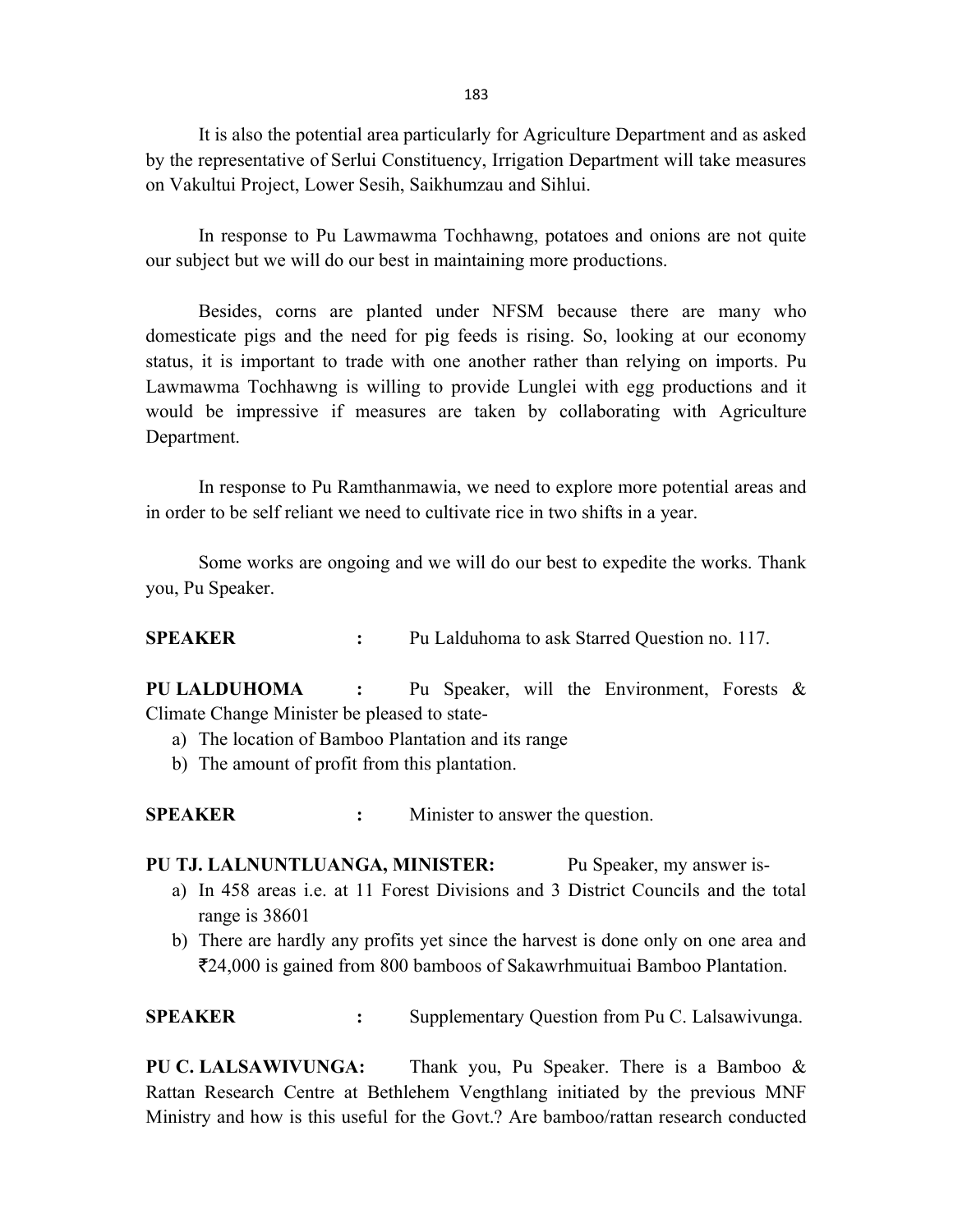from this Centre? The inhabitants were to be favoured for the posts but why were they all dismissed?

SPEAKER : Dr. K. Pachhunga.

Dr. K. PACHHUNGA : Pu Speaker, Anchiri are made quite useful by the poor villages and it is also used for manufacturing perfumes. However, many nonmizos came here to buy them and they are becoming limited. So, is there a proposal to conserve them?

SPEAKER : Pu Lalduhoma

PU LALDUHOMA : Thank you, Pu Speaker. There are many schemes under Bamboo Plantation like Artificial Regeneration, Natural Regeneration, National Bamboo Mission and Finance Commission Grant, Medicinal Plant Project etc and it seems like we receive a lot of revenue from these. However, I believe there will not be much to see if we are to look at the wide plantation areas and we had only received Rs. 24,000 as revenue. This proves that it is not a profitable investment policy and it would be more benefitting if the NGOs are in charge and plant more bamboos if needed. If not, we will spend a lot with not much good results.

SPEAKER : The Assembly Committee might need to look at it as well. Hon' Minister to answer the question.

PU TJ. LALNUNTLUANGA, MINISTER: Thank you, Pu Speaker. In response to Pu C. Lalsawivunga regarding the dismissing of the inhabitants, no one is dismissed during this present Ministry.

PU C. LALSAWIVUNGA: The Ministry might not know it but they were dismissed and I am not saying the present Ministry dismissed them. I am asking if actions could be taken.

PU TJ. LALNUNTLUANGA, MINISTER: It seems like the previous Ministry's doing and we will look into it.

 We do not interfere on the management of FRCBR and in response to Dr. K. Pachhunga on Anchiri, we proposed to initiate its conservation together with the Forest Officials and PCCF.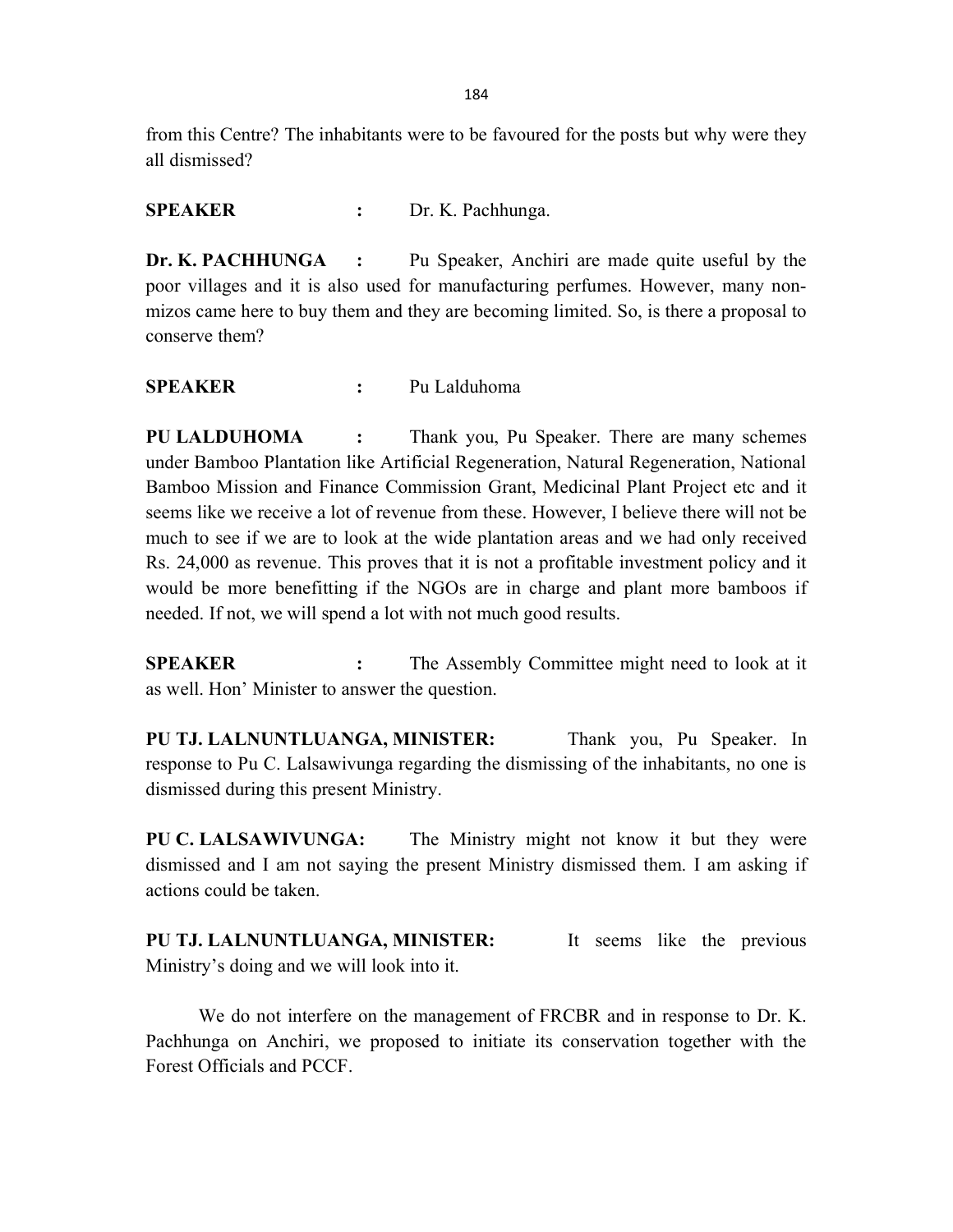In response to Pu Lalduhoma regarding Plantation, the Bamboo Mission is under the Central's Agriculture Ministry and Farmer Welfare and the department to look after it is not yet settled. However, we will have a further study into it.

PU C. LALSAWIVUNGA: Pu Speaker, the Bamboo & Rattan Research Centre was initiated by the previous MNF Ministry. They now formed the Ministry again and how did they not know about it? (PU LALDUHOMA: My question)

PU TJ. LALNUNTLUANGA, MINISTER: Pu Speaker, what I meant was that the Govt. does not interfere on its administration and management.

PU LALDUHOMA : Pu Speaker, whether it is under the Bamboo Mission or State Bamboo Development Board or SEDP, the implementation of several schemes is not convenient at all. So, is there a way to implement this policy from another aspect? I believe we can have great forests if we hand them over to the NGOs.

SPEAKER : I request our Hon' House Leader.

PU ZORAMTHANGA, CHIEF MINISTER: Pu Speaker, Bamboos were under Forest Department before but the Central assigns Horticulture Department to look after it since it is scientifically a grass and not a tree. So, we also took measures for it to be under Horticulture Department.

 The Research Centre at Bethlehem Vengthlang was initiated and programmed by the Central Govt. Bamboo is now our main flagship programme and we have targeted its two seeds- Brandicy and Latifloras. It is important that Link road passes through the Plantation and this plantation needs 4/5 years to fully develop and during these years, the link road will also be developed by then. It will then be privatized and the private planters will form a plantation society just like Hnahlan. This will also create employment and the process does not even need high electricity power. The main problem in this regard is link road which I believe will be developed gradually. We are now preparing to hand over the society system to the Village concern.

SPEAKER : Mr. Leader of the House, Sir, will it be advisable to Sign annual maintenance contract agreement?

PU ZORAMTHANGA, CHIEF MINISTER: Pu Speaker, it will be required.

SPEAKER : We will now move on to Starred Question No.118. Let us call upon our hon. Member, Pu Vanlalhlana to ask the question.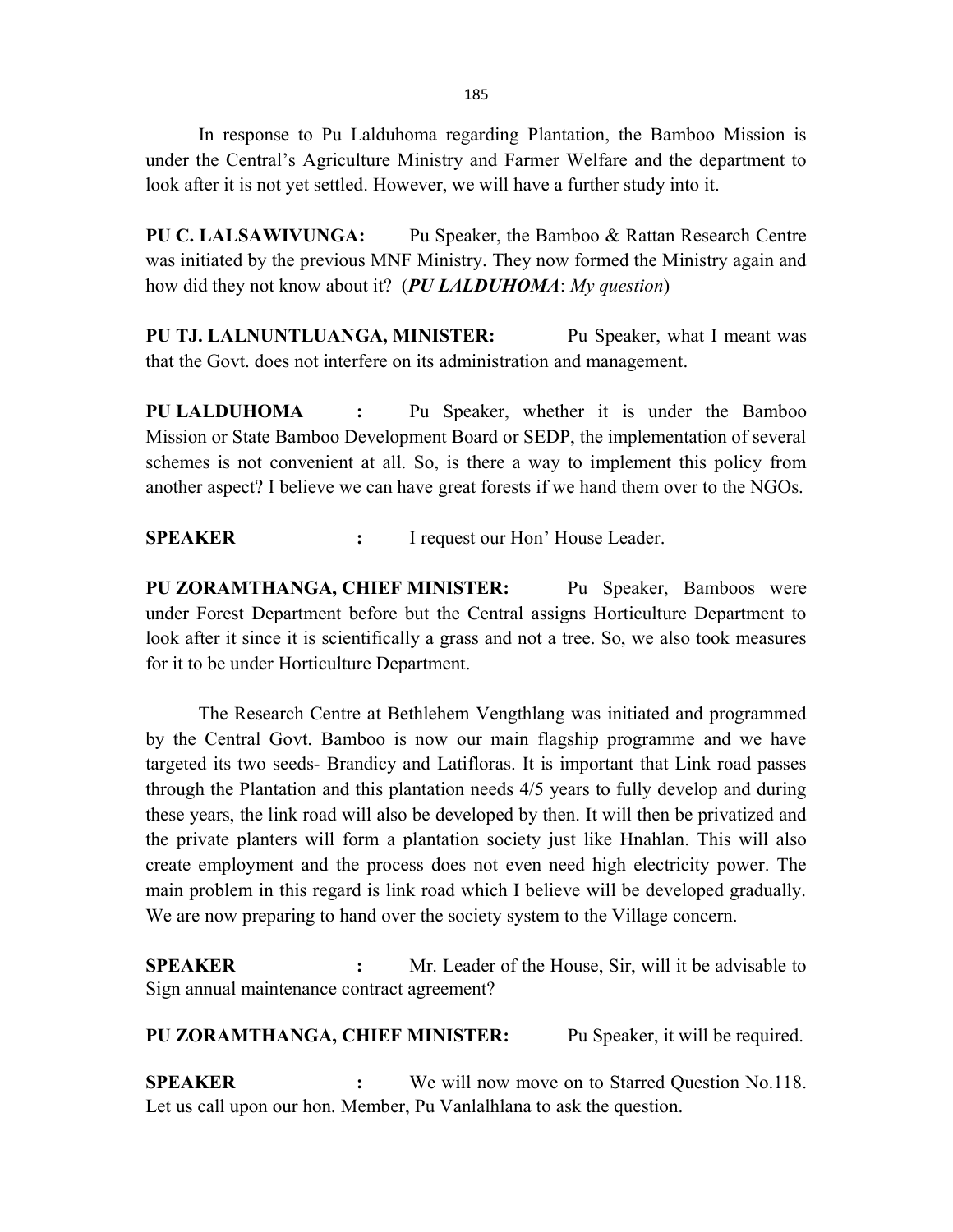PU VANLALHLANA : Pu Speaker, thank you. Will the hon. Minister be pleased to state: -

- a) The benefits received by members of the Mizoram Journalist Association from the Govt.?
- b) If there is any proposal to grant pension benefits?
- c) If there is any proposal to accept the plea made by the Mizoram Journalist Association to Chief Minister for pension grant of journalist?
- d) What are the Steps taken so far?

SPEAKER : To answer the question, let us now call hon. Minister.

PU LALRUATKIMA, MINISTER : Pu Speaker, thank you. The answer to hon. Member, Pu Vanlalhlana's questions are:-

- a) The benefits received by Mizoram Journalist Association from the Govt. of Mizoram are –
	- i) Accredited Journalist members received  $\bar{\bar{\xi}}$ 1,50,000/- for Ex-gratia. and Journalist members received  $\bar{\tau}1,00,000/$ -
	- ii) From journalist welfare fund, family declaration members receive medical assistance.
	- iii) Depending on the travelling purpose of a journalist to other State, the govt. has taken care of the tour programme.
- b) The Govt. has received the proposal and is now under consideration.
- c) As above.
- d) As above.

SPEAKER : Supplementary question from Pu VL Zaithanzama.

PU VL. ZAITHANZAMA: Pu Speaker, can the Accredited journalist use the same card that the Govt. issued to them for entry pass in the Session Hall or else? Why is another card being issued to them for entering the Session Hall?

Next question is – Why is I&PR building construction delayed despite the demolition work being completed long back?

 And, isn't it appropriate to upgrade advertisement rate since the Govt. Servants have now enjoy the revised pay? Thank you.

SPEAKER : Pu Vanlalhlana.

PU VANLALHLANA : Pu Speaker, if MJA members could be classified as "official on duty" during their stay at Mizoram Houses? I also request pension facilities for MJA, as given by other States like Tripura, Manipur and Assam.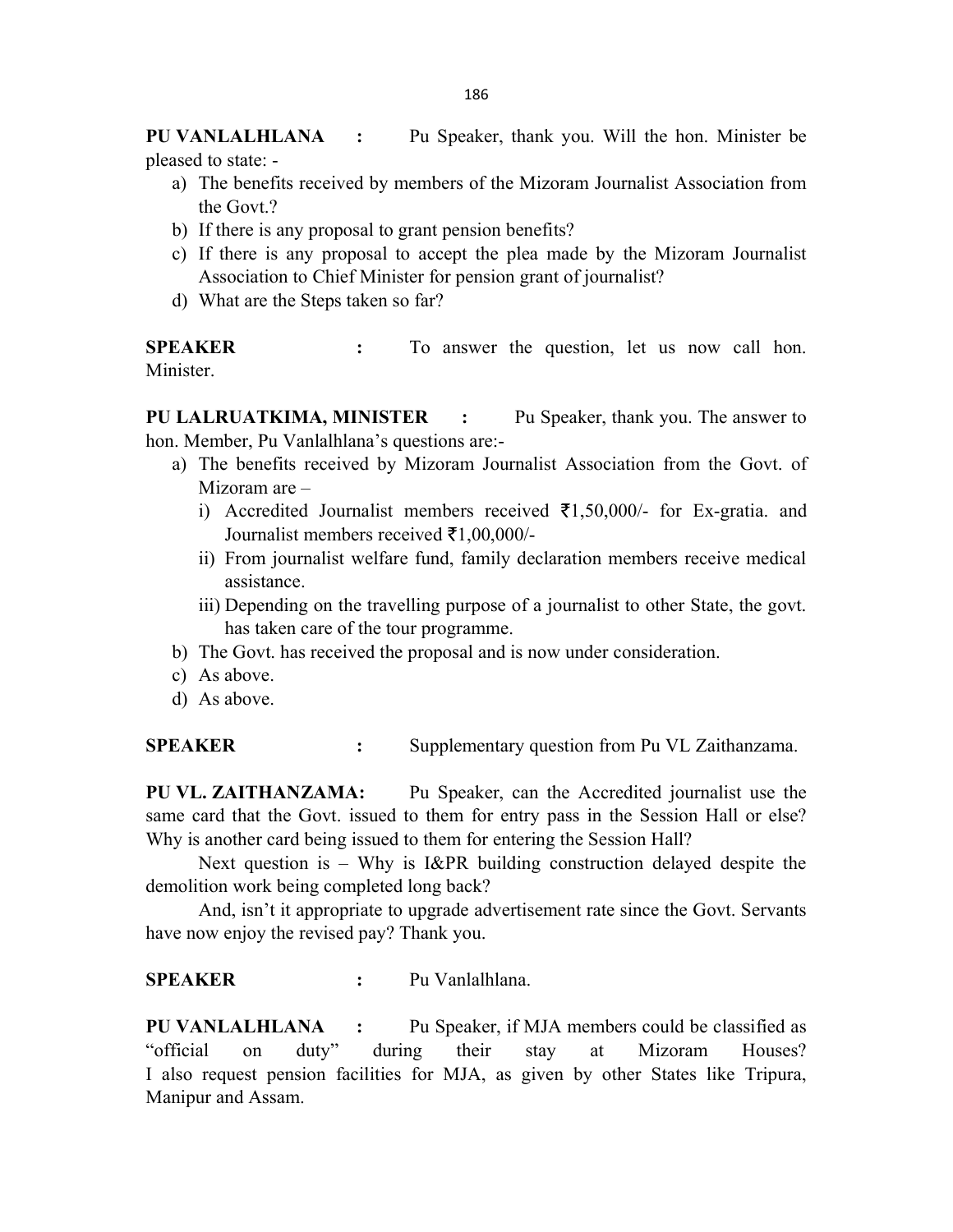SPEAKER : Let us now call upon hon. Minister, Pu Lalruatkima to answer the questions.

PU LALRUATKIMA, MINISTER: Pu Speaker, in regard to the question of the hon. Member, Pu VL Zaithanzama, let us expect that MJA members are able to attend such functions as per the venue accommodation.

 As for Lianchhiari Run, 10% of the total sum is received from NEC in June, 2017. Approach has now been made for the remaining fund to begin the construction work.

 In regard to up gradation of advertisement rate, it is ongoing proposal. As for the question to hon. Member Pu Vanlalhlana, I&PR Deptt. is taking the step to solve the problem faced by MJA in this regard.

SPEAKER : It is accredited card and not the Assembly card. It is adopted and the practice of Parliament. It has also been discussed in the Presiding Officers' conference and as is done as security measure. Accredited card is not sufficient; thus, Assembly card is required. To ask starred Question No.119, let us call hon. Member, Pu Lalduhoma.

PU LALDUHOMA : Pu Speaker, will the hon. Minister of Land Resources, Soil & water conservation Deptt. be pleased to state: -

- a) How many rubber plantations are there in Mizoram?
- b) The area covered by rubber plantations in Mizoram?
- c) If there is any proposal to set up Regional and Central Rubber Board office?

SPEAKER : Let us now call our hon. Minister, Pu R. Lalzirliana to answer the question.

PU R. LALZIRLIANA, MINISTER: Pu Speaker, thank you. The answer is as follows:

- a) Since there are private plantations, the exact number of rubber plantations cannot be given.
- b) The area covered by rubber plantations as per the record of the department is as follows:
	- i) Under NLUP 1558 hectares.
	- ii) Under NABARD 1200 hectares.
- c) Yes, there is a proposal to set up a Regional office.

SPEAKER : Supplementary question from Pu Lalduhoma.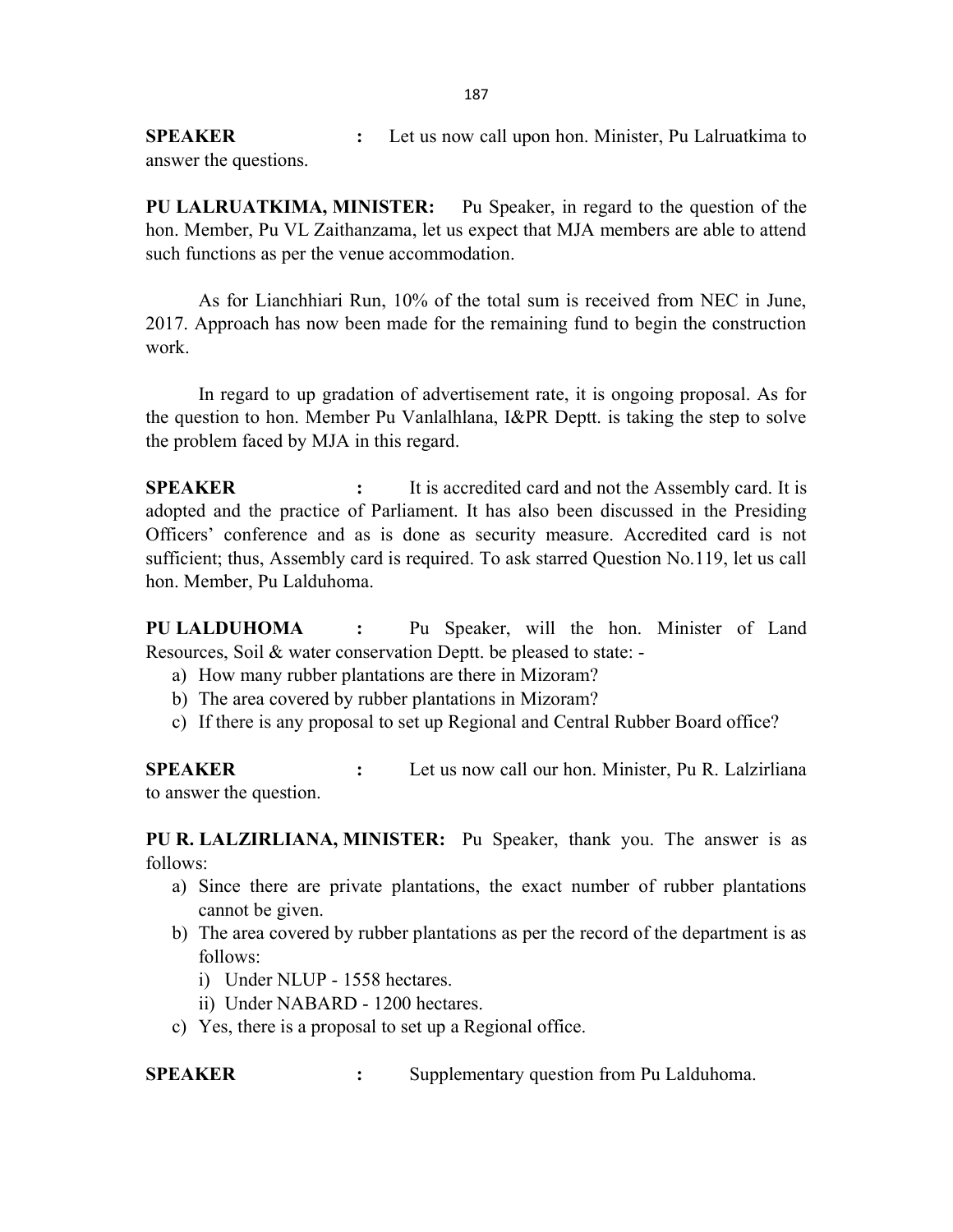PU LALDUHOMA: Pu Speaker, the govt. is only facilitator, thus, my main reason for the question is to enquire about private plantation. Is there any proposal to hand over govt. plantations to private planters as done by the Tripura govt.? If it is possible to approach the Central Govt. in person and not just written letter for regional office?

SPEAKER : Let us now call upon our hon. Minister to answer the questions.

PU R. LALZIRLIANA, MINISTER: Pu Speaker, due to the keen interest shown by the hon. Chief Minister, rubber plantations have grown tremendously; there is a huge success among private planters. Private planters are larger in numbers than that of beneficiaries under NABARD and NLUP. Therefore, steps are taken for Regional Rubber Board. We are looking for land site and a house to rent for the office. Further steps will be taken with the guidance of the hon. Chief Minister.

Pu speaker, rubber plantations under NLUP Phase 1 is now 7/8 years old. From the information we received, there are 1 lakh rubber plants planted under NABARD fund covering around 1,000 families. We now have fund for 100 families to provide machine.

 Pu Speaker, 500 rubber plants can be planted in one hectare of land. The department has given financial aids of 13 lakhs covering 2,758 hectares to accommodate 79,000 rubber plants. Thus, the total plants including private planters is estimated as 20 lakhs rubber plants. Approximately 1500 rubber plants can be harvested from 1 hectare of land. It may also be noted that Mizoram has a high potential for rubber plantation.

SPEAKER : Starred Question No.120 is a joint question of Pu Vanlalhlana, Pu VL Zaithanzama and Pu F. Lalnunmawia. Let me call the youngest member, Pu F. Lalnunmawia.

Prof. F. LALNUNMAWIA: Pu Speaker, thank you. Will the hon. Agriculture Minister be pleased to state:

- a) Is it possible to harvest a sufficient amount of rice for the people of Mizoram?
- b) In order to increase the harvest, what proposal does the government has?
- c) What step has been taken so far?

SPEAKER : To answer the questions, let us call upon the hon. Minister, Pu C. Lalrinsanga.

PU C. LALRINSANGA, MINISTER: Pu Speaker, the answer to hon. Members, Pu Vanlalhlana, Pu VL Zaithanzama and Prof. F. Lalnunmawia is as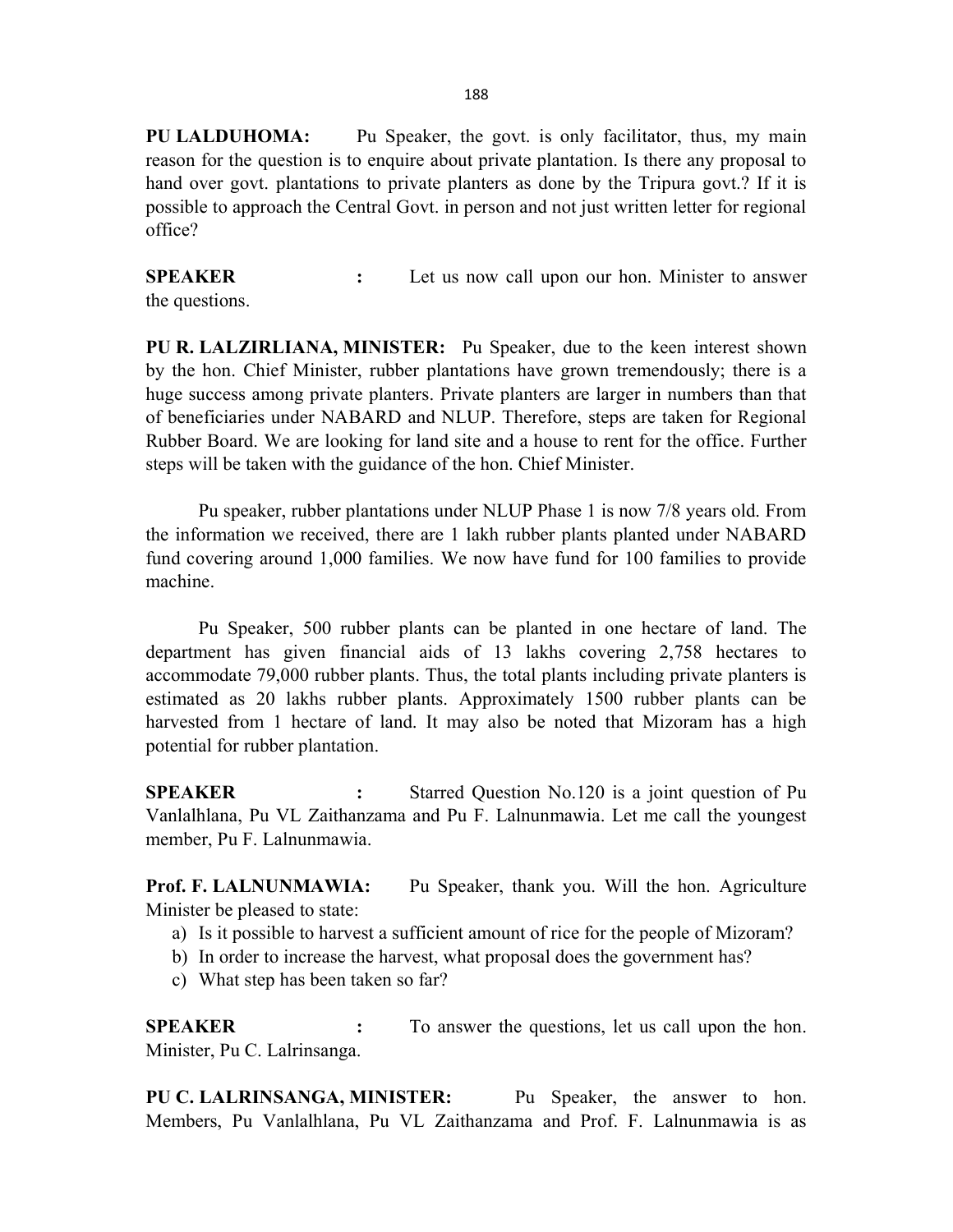follows:

- a) We are expected to harvest rice to meet the requirement of the people of Mizoram.
- b) There is an ongoing proposal of increasing the production of rice through Centrally Sponsored Scheme and SEDP.

 To increase our production of rice, the Govt. is going to take the following steps:-

- i) From one of the components of Food Security Mission, the Govt. will organize training for cluster demonstration.
- ii) Under custom hiring centre, there is a proposal to utilize tractors and power tillers for leveling, planting, and harvesting.
- iii) Under Irrigation & Water Resources Deptt., there is a proposal to utilize drill rig which will enable for solar water submersible pump in paddy fields.
- iv) Under SEDP, measure is taken to increase the production from paddy fields and high terrace so that we harvest rice twice annually wherever possible.
- c) There is a plan for construction of pond under centrally sponsored scheme.

Pu Speaker, thank you.

SPEAKER : Supplementary Question from Pu Lalrinsanga Ralte.

PU LALRINSANGA RALTE: Pu Speaker, my question is –

 There has been no SDAO in Bilkhawthlir for quite some times. Will it be possible to post one? If so, when will this be done?

SPEAKER : Pu Lalrindika Ralte, hon. Member.

PU LALRINDIKA RALTE: Pu Speaker, thank you. My question is - If Agriculture department could find the way to procure wheat?

SPEAKER : To answer the questions, let us call the hon. Minister, Pu C. Lalrinsanga. Question hour is over, however, let us call him to answer the questions.

PU C. LALRINSANGA, MINISTER: Pu Speaker, to answer the hon. members from Serlui constituency, SDAO has been posted at Bilkhawthlir as per the request of the hon. Member himself.

 In regard to hon. Member, Pu Rindika's question, we will look into the matter. Pu Speaker, thank you.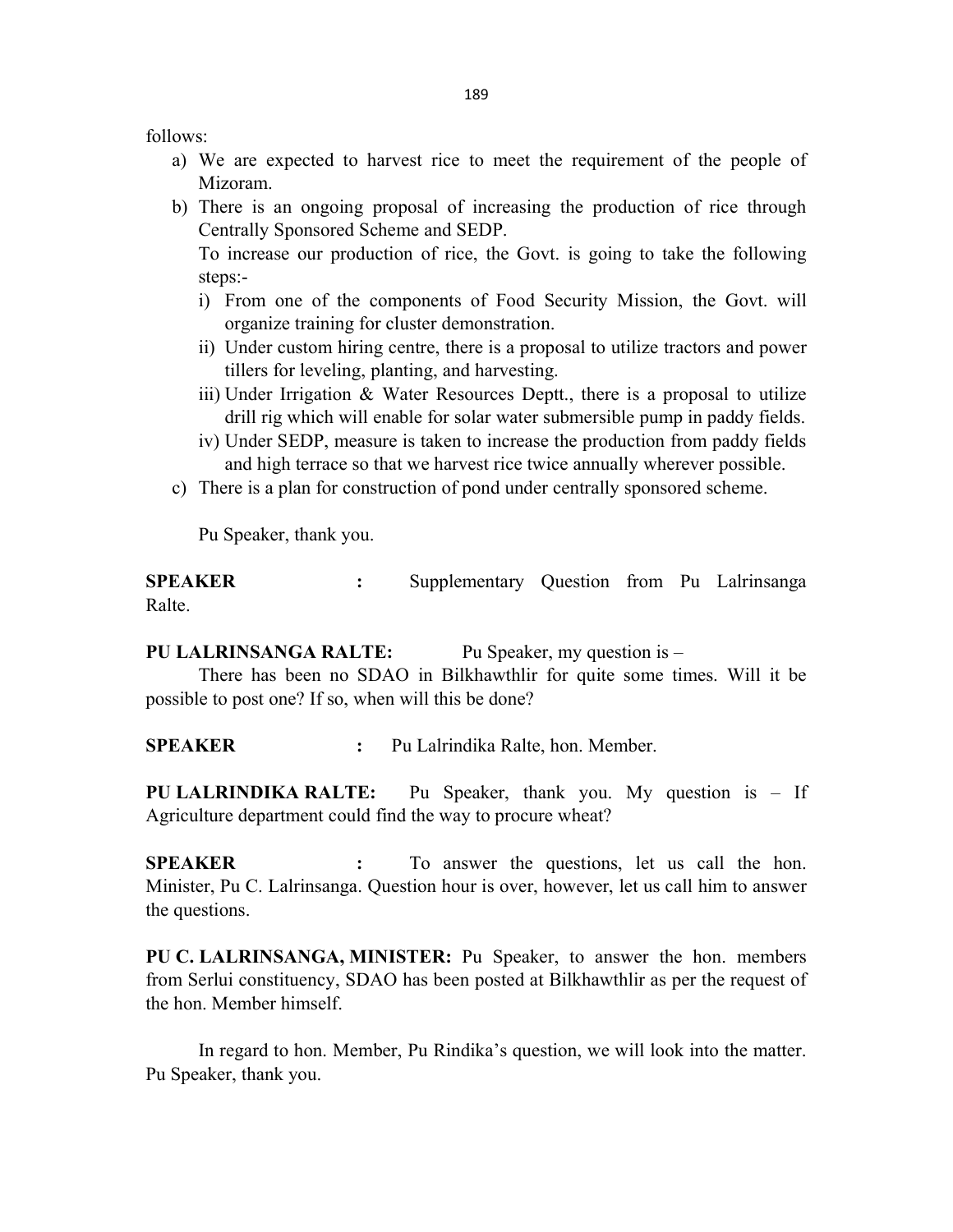SPEAKER : Now, question hour is over. Hon. Health Minister has organized free health check-up. If there are members who are unable to get checkup during this session, they may get it done at Civil Hospital after this session.

As per rule 27 (1), today is scheduled for Private Members Resolution. No. 1 Resolution of the ballot is – "We are grateful that within a short period of time, MNF Ministry upgraded the roads through the length and breadth of Mizoram". Let us now call the Mover of the resolution, hon. Member, Pu Zothantluanga to move the resolution.

PU ZOTHANTLUANGA: Pu Speaker, thank you. It is fortunate that it is the priority of MNF Ministry to maintain road projects initiated during the tenure of previous ministry, the road condition was such that bandh and demonstration had to be organized.

Pu Speaker, on 21<sup>st</sup> November, 2014, hon. Member Dr. K. Beichhua had to submit a resolution urging the govt. for maintenance of road. On  $16<sup>th</sup>$  October, 2015, hon. Member Pu Vanlalzawma again submitted a resolution urging the govt. to solve the problem faced by the people in regard to road communication. Pu Speaker, the resolution was rejected by the ruling party. On  $16<sup>th</sup>$  March, 2018, Pu K. Sangthuama, hon. Member submitted a resolution, requesting the govt. to speed up the communication work. The resolution was amended somehow and passed by the House.

If we had not mentioned the actual condition of road communication during the previous ministry, we would not understand the steps taken by the present hon. Chief Minister. Pu Speaker, during the previous Ministry, the people were facing problem to such extents that we had scarcity with the supply cooking gas and various essential commodities. We, the Mizos are a society who are devoted to 'hnatlang' thereby which the people often stepped out to repair the damaged roads. Such motives help us in solving the problem to some extents. Due to blockage of inter-villages roads, JCB had even been deployed to carry sick people to the nearest health centre.

The reason for non-maintenance of road during the previous ministry was lack of funds. However, from the information we have received, allegedly non-tribal contractors were given the maintenance work in order to obtain some profits from cut percentage. If it is true, 21.6% cut was taken from one particular contractor.

Pu Speaker, it is a shame that some people were blamed for the cause of the recent landslide in the stead of concerned contractors who took all the responsibilities. Due to poor condition of Bairabi - Kolasib road, we had even heard of truck drivers organizing a bandh, so was Lunglei - Tlabung road.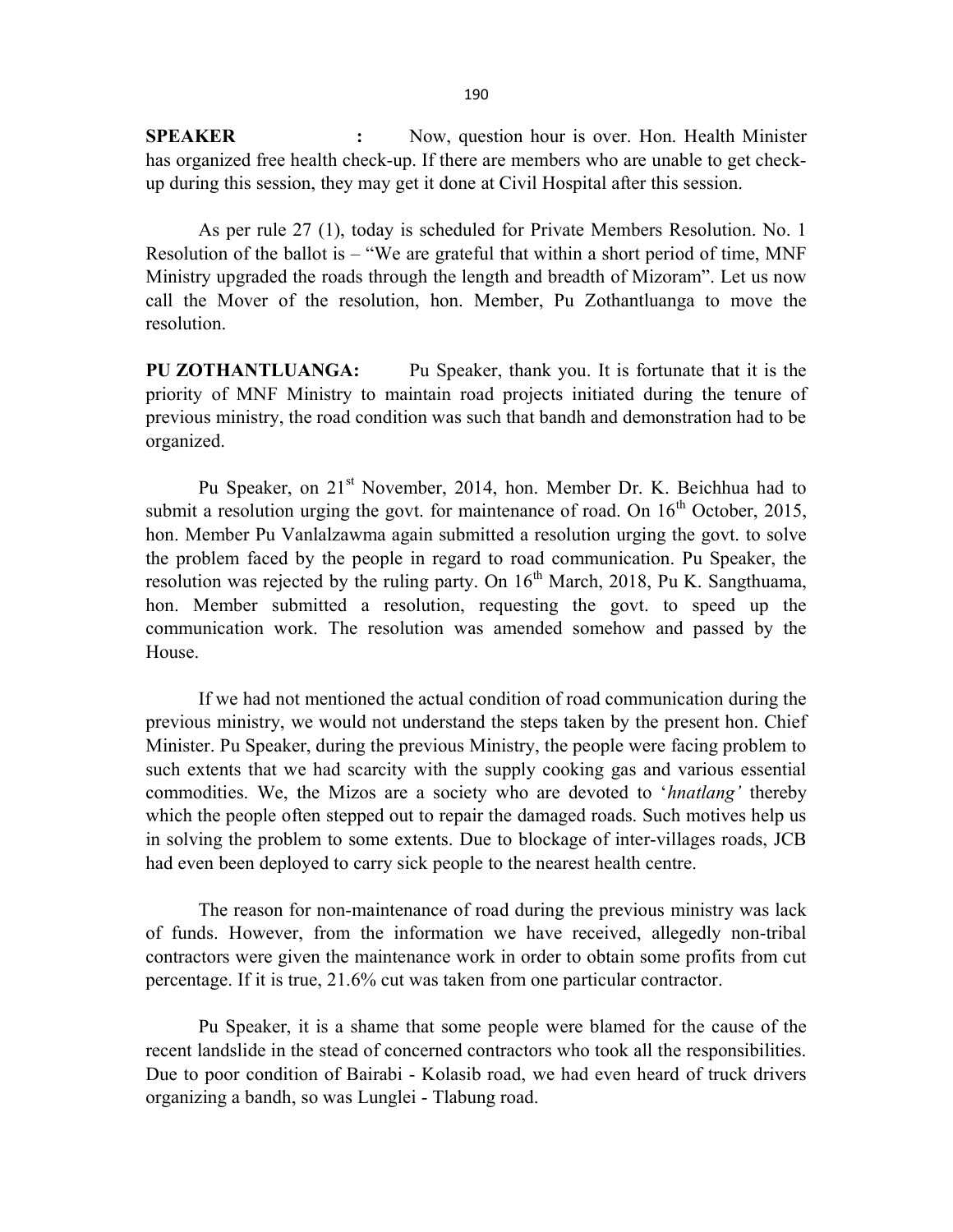Pu Speaker, the present ministry, after assuming office as we are all aware of started maintenance work with whatever remaining fund left by the previous ministry. The work started in full swing even before having its own budget for January – March, 2019.

In the previous Ministry, PWD engineers were a laughing stock, but as of now, the lack of engineers came into light with around  $32$  Nos. vacant posts of SDO  $\&$  AE. In 23 divisions, only one SDO and JE are posted where as there are 61 posts of SA to be filled for development. Thus, I move the resolution that, "We are grateful that within a short period of time, MNF ministry upgraded the roads throughout the length and breadth of Mizoram". Thank you, Pu Speaker.

SPEAKER : We will now start the discussion. How much time should each member be given? Should we make it 10 minutes as usual practice? Alright, who will start? Yes, Pu Lalduhoma.

PU LALDUHOMA : Pu Speaker, thank you. There are 8,948 kms of roads in Mizoram. During the previous ministry, we had fund allocations of ₹22,494 lakhs for maintenance of road but the amount was not spent in full. Thus, with whatever leftover and fund from NEDP, the present ministry continues with the maintenance work which is worth appreciating. However, is not it too early to say 'through the length and breadth of Mizoram' when we have 8,948 kms of roads in total? We can observe with our own eyes.

 Pu Speaker the performance of the govt. will only be known from this budget which is yet to be spent. We should support the govt. in its performance the like for Niti Ayog Vision 20-30 which had been submitted by the previous ministry and will now be taken up by the present ministry. Pu Speaker, there is nothing much to speak about in giving gratitude as mentioned by the resolution, however, we should take this opportunity to discuss as to how we should upgrade the roads.

Pu Speaker, though I am not an Engineer, I have various opinions from common sense like the cutting of culvert, reservation of roadsides for plantation and the drainage system. Pu Speaker, common sense can be applied to these basic necessities.

Pu Speaker, there is a defect liability period in PMGSY road which is 5 years and 3-5 years in highway. We have new roads but are damaged easily. The Contractors had received their final bills which make them irresponsible. There should be draft liability period and the final bill should be withheld to enable the contractors to repair and take the responsibility of maintenance.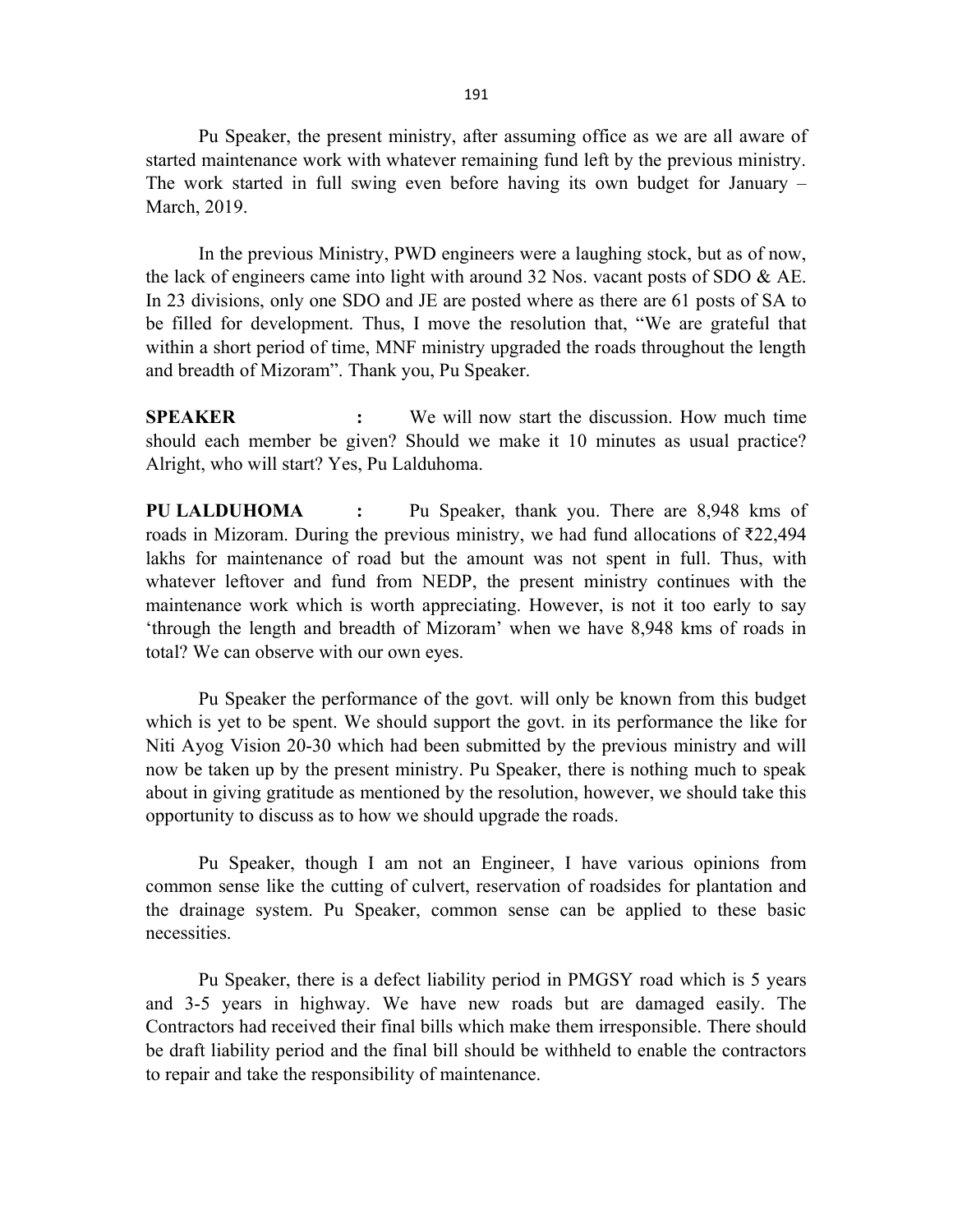Then, there should be quality control division, a surprise checking should be made on regular basis and the same contractors should not be deployed often. I opine we have been deploying the same company for too long.

 Pu Speaker, in my own term, I call it lump sum tender which has to be introduced. In this system, the people should be given the work and each individual work will be measured to determine the rate for a specific length. With this system, I believe we can achieve high quality of work with less expenditure.

Pu Speaker, while submitting tenders, it is mandatory that the contractors are provided with engineers and machineries. The department should check while the process of work whether the contractor actually possess the said requirements. If this is carried out, it may bring a huge difference. Besides, I believe the work quality may be improved by applying computerized hot mix, sensor power and modern crusher. Pu Speaker, it is my desire to abolish revised estimate; steps should be taken in this regard. We should also introduce design code of IRC-37.

 Lastly, Pu Speaker, it is time to introduce Engineering Procurement Construction System which the Indian Railway Ministry has adopted. With this system, there cannot be revised system and delay. The contractor will make the estimate and all the required specifications and will tendered on open competitive bidding. Pu Speaker, I am grateful that we have some young and active ministers such as Pu Robert Romawia etc. and other MLAs. If we work together, we can achieve quality road communication in Mizoram. Thus, I give my support to the resolution. Thank you.

PU R. LALZIRLIANA, MINISTER: Pu Speaker, thank you. Today, as we are discussing private member's resolution, the concerned department officials were not present at the start of discussion and now, they have arrived. I would still like to emphasize that in future, concerned official should be present as we legislatures are in the process of discussing matters concerning their department.

 The resolution of hon. Member Pu Zothantluanga is a fact as I have recently proved it while visiting my constituency; the time taken to reach Seling in the previous ministry would be that of Tuirial.

 Pu Speaker, we are fortunate to have a Chief Minister who is able to identify the condition of our roads without wasting any time. Soon after Christmas Festival, our hon. Chief Minister visited remote areas without wasting any time, which is commendable. PWD officials should have been present when the hon. Opposition Leader made his speech. Pu Speaker, it is difficult to change the opinion of engineers and technical staffs by a layman. However, what we should keep in mind is that experience should also be taken into account. What is applicable to other parts of the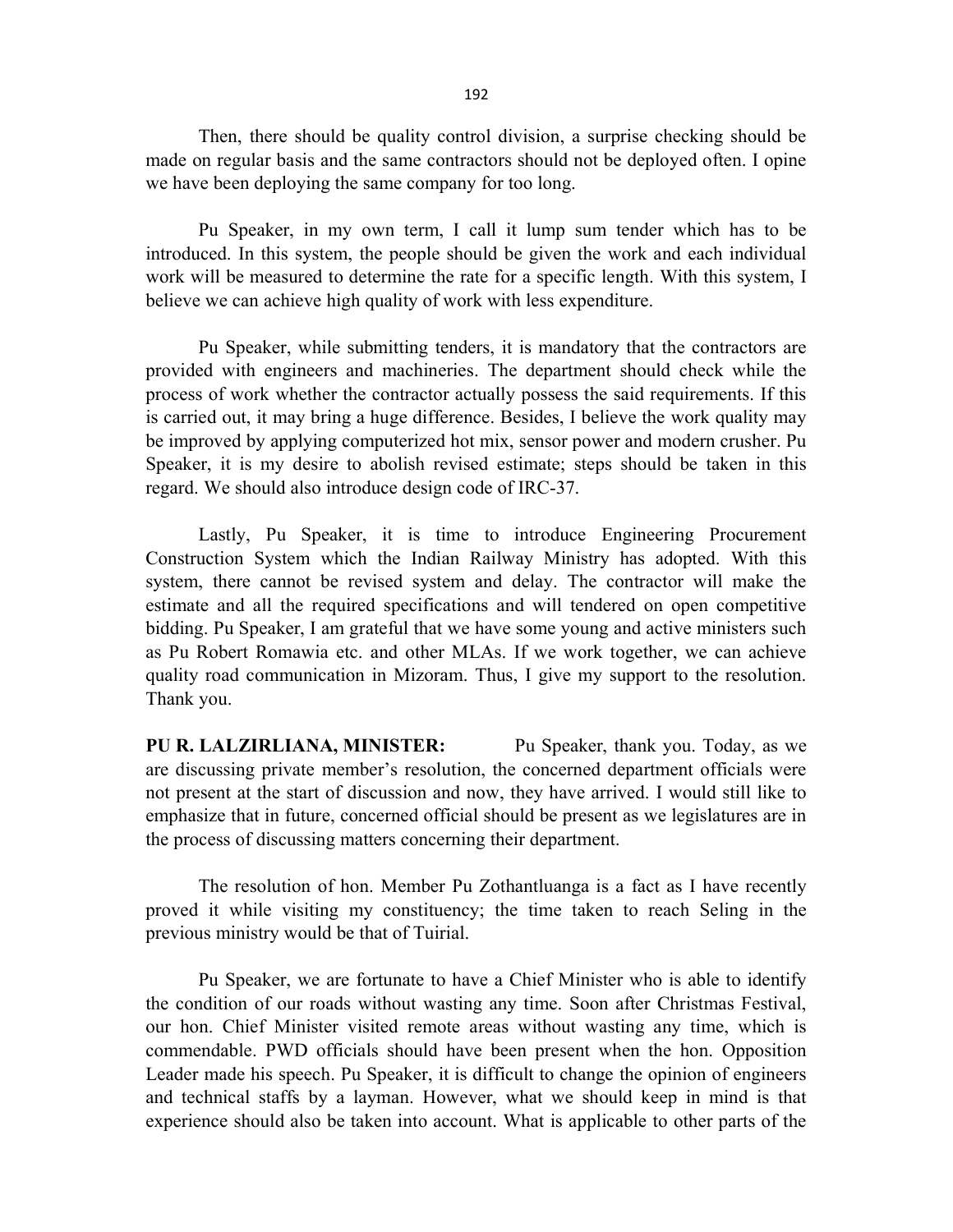country as per the guideline of All India Engineers Association may not be applicable to our state. Pu Speaker, due to the lack of Engineers, supervision work is not up to the mark that leads to the poor construction of roads. Another factor is the lack of machineries by the contractors. Pu Speaker, Engineers should supervise and keep the contractors under their instruction and not be under the contractors. Pu Speaker, I have visited hon. Chief Minister's constituency and the road that leads to Tuirial is so smooth and in extremely good condition. But, after which there was a vast difference from Tuikhurhlu. Being Chief Minister's constituency, priority must have been given without his request. Pu Speaker, this kind of act should not be repeated in the future, it looks like it is intentional. There was vast difference between the hon. Chief Minister's constituency and beyond his constituency. The contractor should be given order to repeat his work. Thank you.

**DEPUTY SPEAKER** : Let us now call hon. Member, Pu Lalrintluanga Sailo.

PU LALRINTLUANGA SAILO: Pu Speaker, I am grateful that today we are able to discuss a private resolution from hon. Member, Pu Zothantluanga.

Pu Deputy Speaker, I feel that this ministry is worth giving praise for Hunthar sinking land repairing work. This work alone is worth giving thanks in this House as it had been a major problem for the people throughout the previous ministry.

Pu Deputy Speaker, as mentioned by the Mover of the resolution, within a short period of time, works such as water-bound formation cutting of 236.500 kms, black topping 225 kms, resurfacing 405.350 kms, pot holes and patch repairing of 522.450 kms and cell filled concrete 19 kms could be completed without utilizing a single rupee from the budget.

Pu Deputy Speaker, during the past 10 years of the previous ministry, Bawlte-Darlung road which is only 14 kms could not be repaired, due to which the congregates of Presbytery had to travel from Aizawl to Kanghmun via Reiek/Ailawng. The church is grateful that it is now no longer need to travel via Reiek/Ailawng. I would like to thank for West Phaileng-Marpara road repairing work. But I would like to remind the authorities that there is huge work which still needs to be done.

I would like to thank for the proposal for up gradation of Rawpuichhip - South Sabual road, West Phaileng - Dapchhuah BRTF road and Phaileng – Tuirial road. Pu Speaker, the key to development is road communication. Thus, there are potential areas which this upgradation will cover.

Lastly, as being a contractor myself, I would like to request the government to review the period of maintenance of roads by contractors which is reduced from 5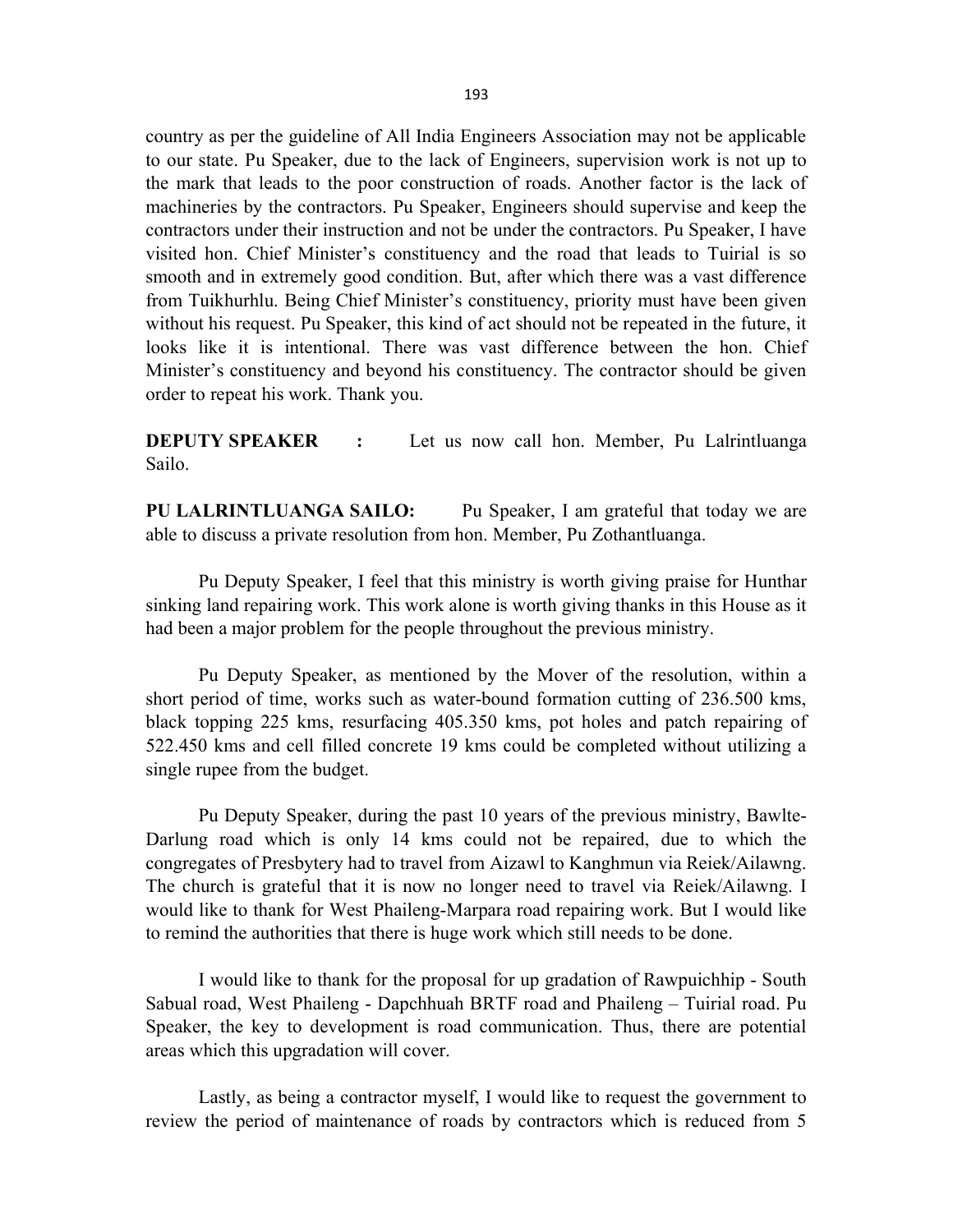years to 1 year. If maintenance period is short, the contractors execute the work accordingly.

 Pu Deputy Speaker, I give my support to the resolution and request my fellow members to vote for it. Thank you.

DEPUTY SPEAKER : Pu KT Rokhaw.

PU K.T. ROKHAW : Pu Deputy Speaker, I am grateful that I am able to participate in the discussion of this Private Member's Resolution. (PU LALRINTLUANGA SAILO: Pu Deputy Speaker, may be due to what was served yesterday, five/six members are facing stomach problem. Thus, I would request you to understand if we have to leave the House often.)

 Pu Deputy Speaker, mover of the resolution blames the previous Congress party for neglecting communication. However, what I would like to point is, as we are all aware, during the year  $2016 - 2017$ , there was continuous rainfall which makes it impossible to execute the work. The then ministry realized the condition of the road during the year 2018 – 2019 and thus allocated huge fund for road communication. Pu Dy. Speaker, however, before the work was executed, model code of conduct has to be observed from October.

 Pu Speaker, Congress Ministry allocated huge fund for communication which enable MNF Ministry to execute work. Had it not been for the fund allocation, work could not have been executed. Therefore, if we are to thank the MNF Ministry, it is my opinion that we should also thank Congress Ministry for their initiative. Pu Dy. Speaker, Thank you.

**DEPUTY SPEAKER :** Pu Andrew H. Thangliana.

PU ANDREW H. THANGLIANA: Pu Speaker, thank you. Today, I agree with the resolution of the hon. Member Pu Zothantluanga, which is, "We are grateful that within a short period of time MNF Ministry upgraded the roads throughout the length and breadth of Mizoram". I am grateful that execution of work is now in full swing. It is truly praiseworthy.

Pu Speaker, in my constituency, Sairang - Buichali road is so smooth that now, with high speed, it has become accident prone.

 I would like to thank for the swift execution of work for Tuikum landslide. Pu Dy. Speaker, it is also worth mentioning in the House that Serkhan - Bagha road, an important economic road has been upgraded. I would request the hon. Chief Minister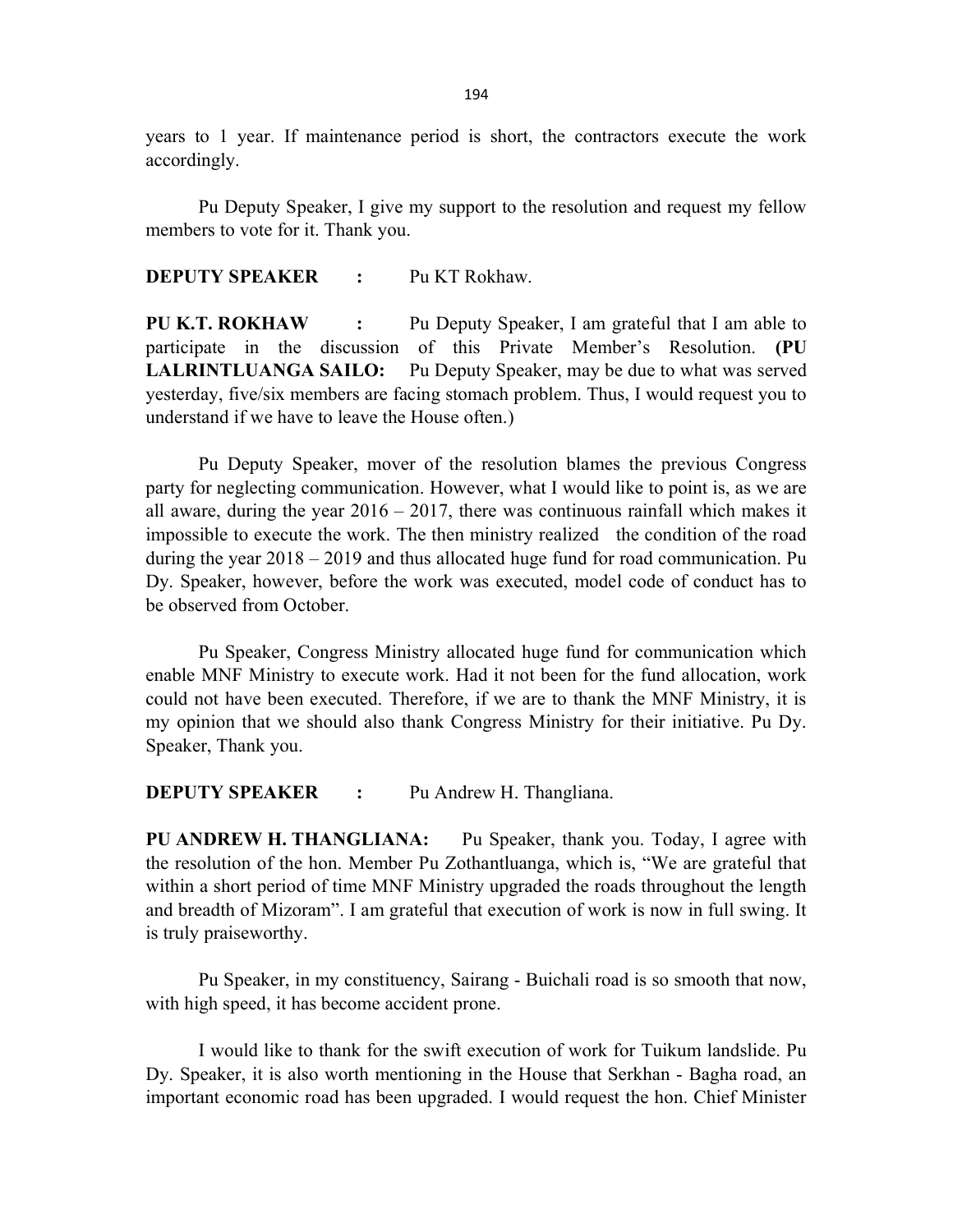to please take note of Serlui - Tuirial road, Serkhan, Bukpui and Thingthelh road as well since they are roads leading to district headquarters as well as economic roads.

Pu Dy. Speaker, on behalf of my constituency, I would like to state that we are not 100% grateful with the resolution. Since Kawnpui sub-Division upgradation, fund has been diverted for execution of road works. Thus, in order to be grateful 100%, I request that the fund be reallocated for the upgradation of Kawnpui sub-Division. Thank you, Pu Speaker.

**DEPUTY SPEAKER** : We will now have lunch break. Meeting will resume at 2:00 pm.

#### 2:00 PM

**DEPUTY SPEAKER** : We will now continue with our discussion. Who is next? Pu Lawmawma Tochhawng.

PU LAWMAWMA TOCHHAWNG: Pu Dy. Speaker, thank you. It is fortunate that today, we are able to discuss an important resolution. I thank the mover for bringing forth such a resolution.

 From what I have heard, it is vehicle owners/drivers and farmers who cherished the most. Being a workshop owner previously by profession, I feel the drivers are the happiest one. Previously, when the roads were damaged and below sub-standard, they have to visit workshop after every travel. Now, that the roads are upgraded, there is less customers in the workshop. At the same time, Pu Dy. Speaker, the passengers are also happy as the time consumption of travel has become less. The gratitude of the people was shown in the result of election of MP and bye-election.

 We are grateful for having Chief Minister who is keen on upgradation of road communication and mastermind the process and to PWD for the execution and planning the works.

 Pu Dy. Speaker, we acknowledge that the present state is not fully satisfactory for there is still room for development. As of now, let us pass the resolution by thanking the government for its achievements. I support the resolution. Thank you.

DEPUTY SPEAKER : Pu H. Biakzaua, hon. Member.

PU H. BIAKZAUA : Pu Dy. Speaker, thank you. I am grateful to the hon. Member Pu Zothantluanga for the resolution.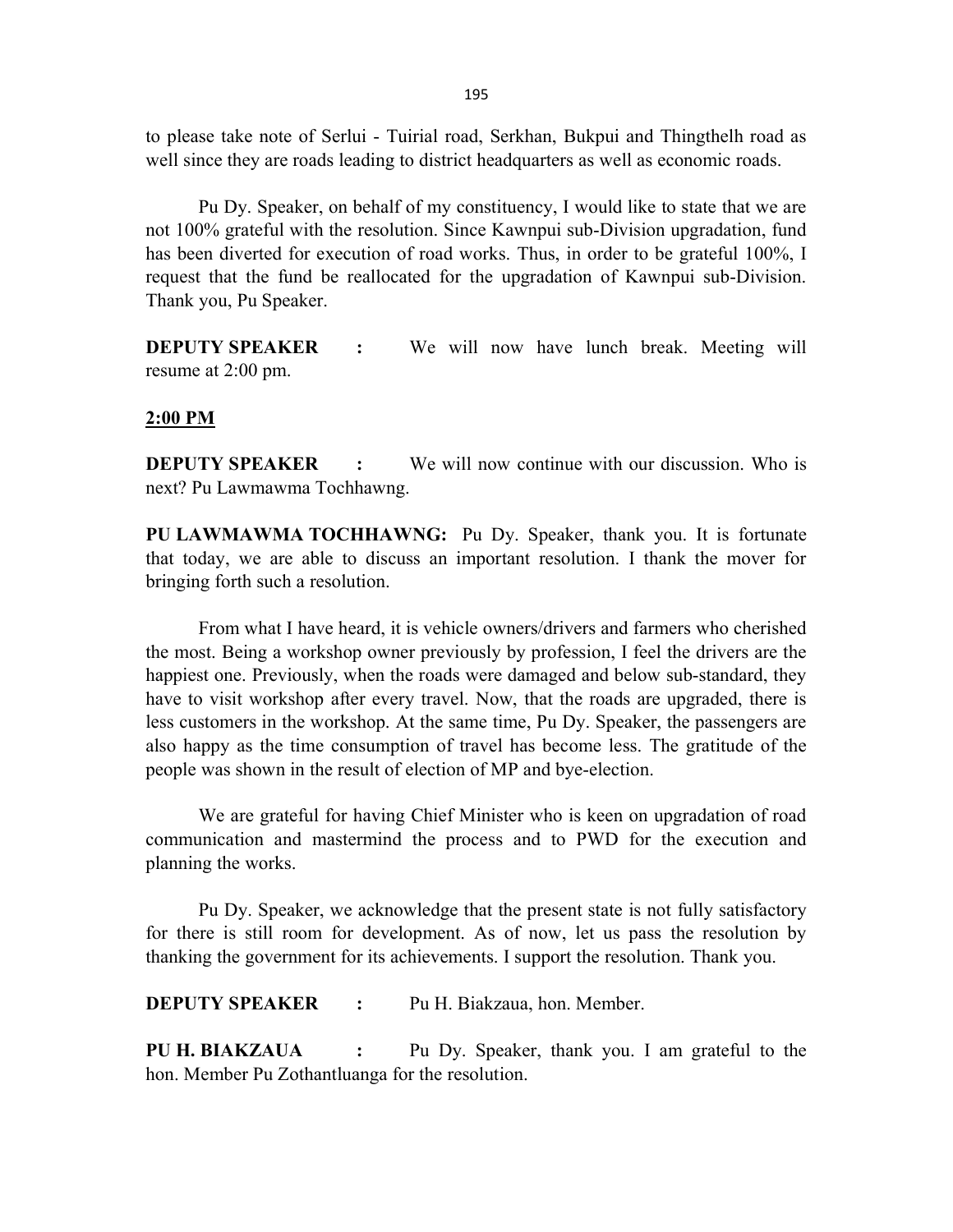Hon. member from Palak constituency has claimed our development on road communication as of the previous Congress Ministry. I would like to clarify that during the previous Congress Ministry, there was no fund, Pu Dy. Speaker, from the information I received from one official. However, within the same financial year, MNF Ministry is able to upgrade the roads. Therefore, it is an important question that if Congress Ministry continue its term, will there be road upgradation as we have it now. Therefore, it is solely the effort of MNF Ministry led by the hon. Chief Minister that we are able to have better communication now. It is significant to note that it previously takes 10 hours to reach Lawngtlai from Aizawl. But as of now, it takes only 8 to 8.30 hours.

 Pu Dy. Speaker, the people are complaining about construction of Vawmbuk-Tialdawnglung road on PMGSY funding. I request the authorities to take note and supervise the construction work.

 The hon. Chief Minister has given written answer that there is a proposal to upgrade Lungtian - Mamte road under PMGSY. Pu Dy. Speaker, I would like to express that it is an important road as well as a convenient by-pass road. At the same time, I would also like to add that Vartekkai has not been approached by any of PMGSY road. Pu Dy. Speaker, I give my support to the resolution and request the members that the resolution be passed. Thank you.

DEPUTY SPEAKER : Hon. Member from Aizawl South-II, Pu Lalchhuanthanga.

PU LALCHHUANTHANGA: Pu Deputy Speaker, the resolution stated 'throughout the length and breadth', but as for me, since I do not travel the length and breadth, I don't have much to say. However, what I know is, I visited my farm at Khamranga nd the roads are upgraded. This particular road which is damage for all times is now in good condition.

 Coming to my constituency, Pu Dy. Speaker, Sikulpuikawn point of Mission Veng is an important junction of 8 roads there by which due to heavy traffic jam, the pollution density is AQI156. I have sent a written request for flyover in the junction to hon. Chief Minister but I have not received any acknowledgement or response from the CM's office. Traffic jam is a huge problem in this area.

Pu Deputy Speaker, Khamphei which is in the boundary of Thakthing and Mission Veng is a dangerous area as huge rocks would fall on the road. If preventive measure is not taken, it could cause great harm in the future. I just wanted to highlight these points within my constituency.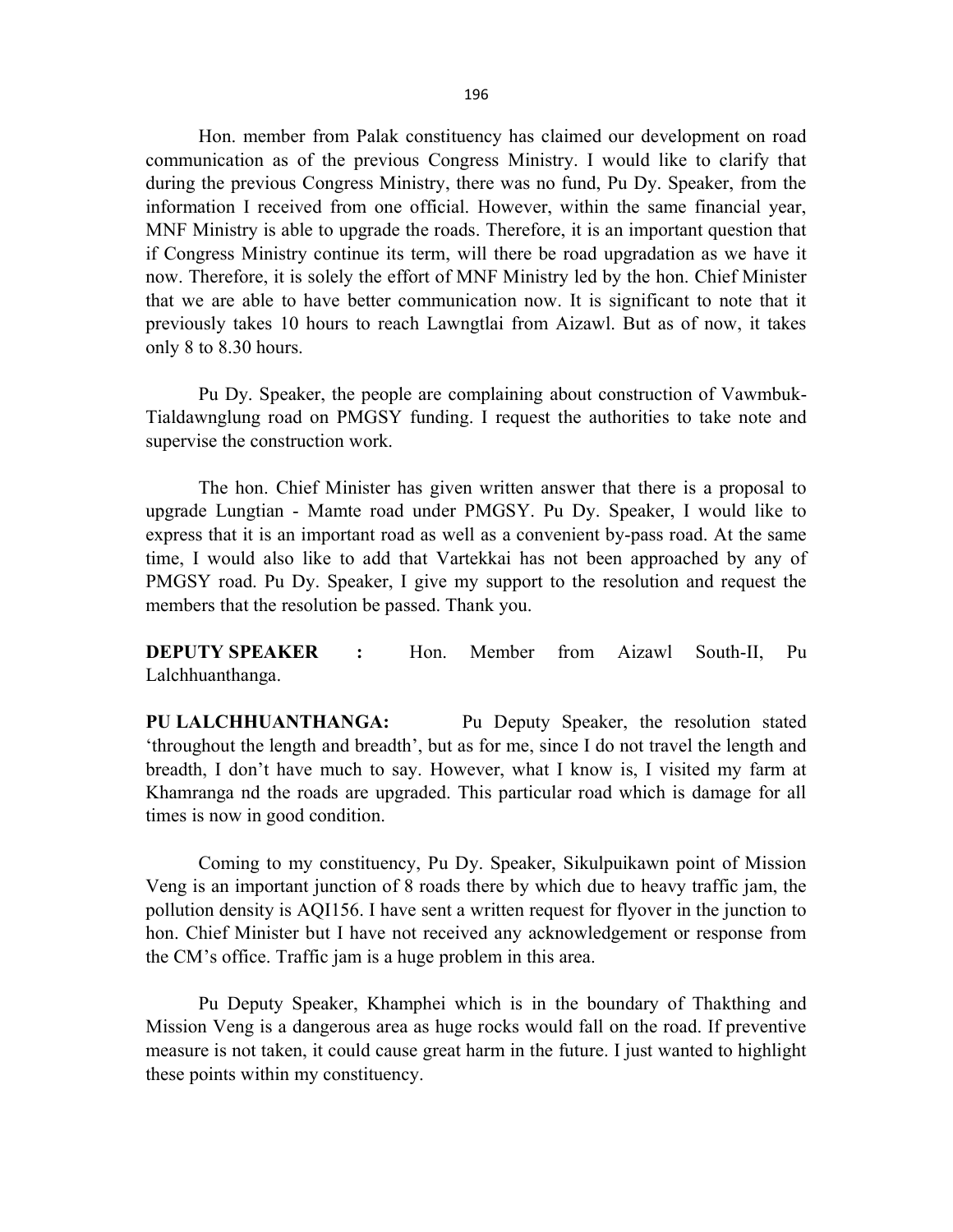Pu Dy. Speaker, it is pleasing to note that we are receiving various compliments on the condition of our roads. Thus, I give my support to the resolution. Thank you.

**DEPUTY SPEAKER :** Hon. Member, Pu Lalrindika Ralte.

PU LALRINDIKA RALTE: Pu Deputy Speaker, thank you. For execution of work we need fund. Thus, if we are to give thanks, or be grateful to, it has to be the previous ministry, which is the Congress Ministry. The present government is yet to pass its budget.

Pu Dy. Speaker, as development work is beginning in my constituency too, I would like to remind the government to execute the work under the surveillance as I will be recording all the works which may be executed within my constituency. I will be supporting the government on supervising the work. Thank you.

**DEPUTY SPEAKER** : Alright; let us now call hon. Opposition Group Leader, Pu Zodintluanga.

PU ZODINTLUANGA RALTE: Pu Deputy Speaker, thank you. It seems the ruling party is hurry in moving the resolution; we have discussed the first one only last week and now we have another one. From the light of our discussion, it is clear that upgradation of roads has not cover the length and breadth of our state.

 The hon. House Leader mentioned in his budget speech stated that the actual execution of work would only begin by the end of this year. Pu Speaker, that is true as it is the procedure of the government. We are yet to pass the budget, and once it is passed, it will be processed. Therefore, I would like to repeat that whatever work that has been executed now is the initiative of the previous ministry.

Pu Deputy Speaker, major portion of road construction works in our state were of the Congress Ministry. During the ten years ministry of MNF, there was no significant work done worth-mentioning whereas on the contrary, the Congress Ministry had completed huge projects like Aizawl - Lunglei World Bank Road, Lengpui - Mamit Road, Lunglei - Lungsen - Tlabung Road and Vaivakawn - University Road etc. Besides, there are several other projects which were sanctioned during the Congress party yet, being ignored during the MNF Ministry. With the approaching of rainy season, we will see the quality of the repair and construction of road under this ministry. Then only, we will be able to discuss this kind of resolution and so is too soon to have it now. Thank you.

**DEPUTY SPEAKER :** Now, let us invite Pu Ramthanmawia.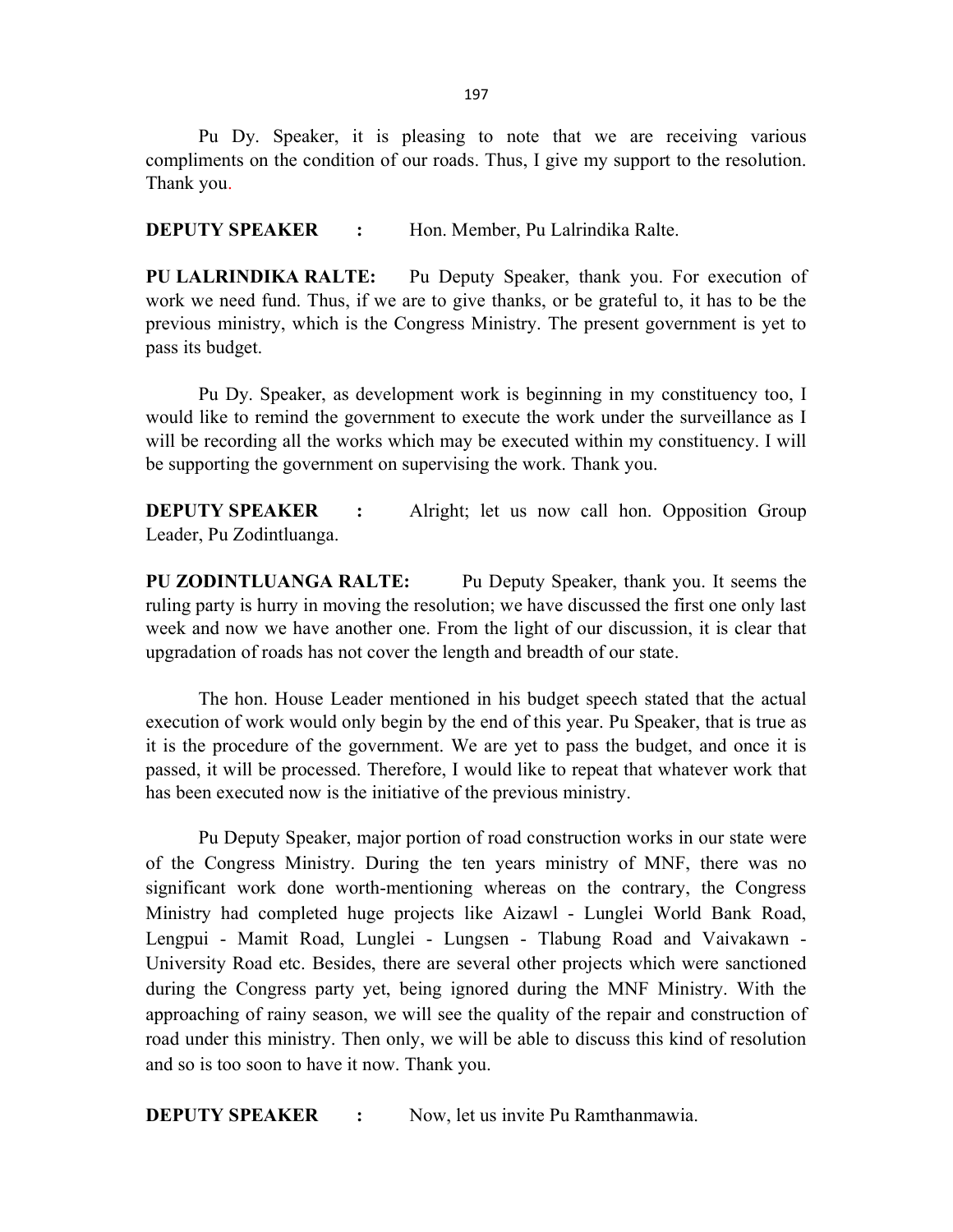PU RAMTHANMAWIA : Pu Deputy Speaker, thank you. This resolution comes out of the people appreciations towards the performance of the government. This indicates that it is not only the members who are grateful but the people as well. Today, people witness the actual condition of our roads and without a doubt. The MNF party is closely linked with the term 'quality road' and it is the people who came up with it.

We appreciate performance of the previous ministry and the budgets being left as claimed. But as we face the reality, is not the budget that matter most but to attend to the needs of the people. Knowing the importance, the government immediately takes up construction of Champhai - Lunglei Road.

Pu Dy. Speaker, I completely agree with hon. Member, Pu Chhuana of using cement concrete for strengthening the road in the stead of bitumen as repairing of roads will be easier and will further enable the concerned local laborers to take up any repairing works. We need that kind of road to withstand heavy rainfall. Thank you.

**DEPUTY SPEAKER** : Let us invite the hon. Member from Champhai North, Dr. ZR Thiamsanga.

Dr. ZR. THIAMSANGA : Pu Deputy Speaker, thank you. I agree with the resolution of Pu Zothantluanga. It is true that the MNF party from the very start prioritizes our roads. The Congress ministry might have left some funds but it is this ministry doing the actual work. As mentioned earlier Champhai – Aizawl road has now been fixed and it now takes only six hours for travelling instead of 12. This transition alone alleviates so many problems for all kinds of travelling.

Yet, there may be some roads that remain unfixed for all cannot be taken up within this short period of this ministry. The main objective of this resolution is improvement of our major roads which are frequently traveled. In that regard, we cannot deny the outcome and I thank the concerned department as well.

Lastly, I would like to request a double lane road for Kulikawn - Zoram Medical College and I support this private resolution wholeheartedly. Thank you.

SPEAKER : Now, Hon. Member, Pu Vanlalhlana and he will be followed by Pu Ngunlianchunga.

PU VANLALHLANA : Pu Speaker, thank you. First of all, it is a good thing to have a resolution like this one but if we look into the words carefully, it seems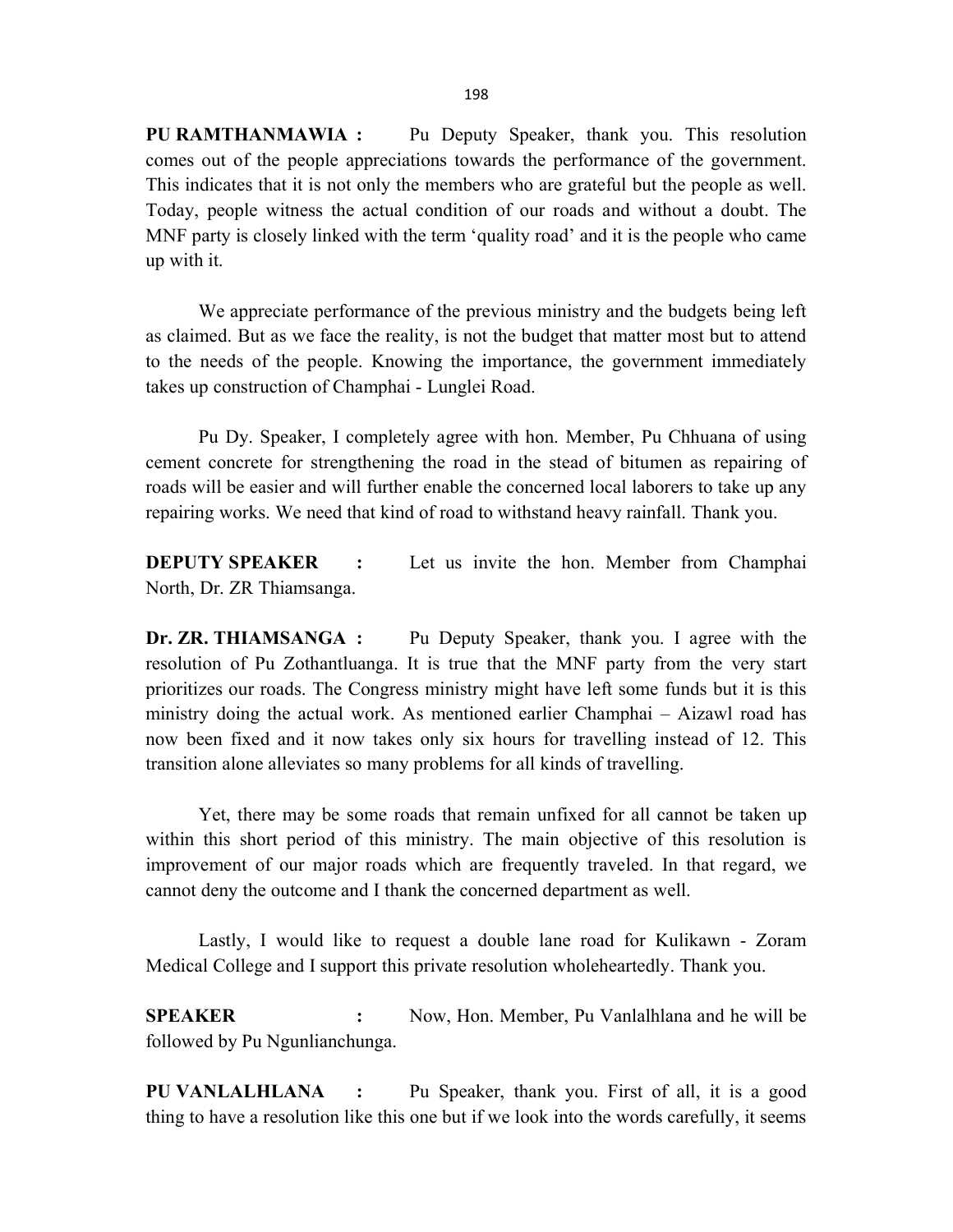as if all the constructions have been done and that we should celebrate it. Therefore, it is wise to use a continuous tense to avoid unnecessary misunderstanding.

We categorize our road as National Highway, State Highway, District road, Village Road and Town Road; and, as per our Statistical Hand Book, we have 5732.10 kms road with 3823.81 kms of surface road in total. Considering the size of our state, the length of our roads is not that bad. During  $1978 - 79$ , about 30% of the existing roads are useable and connected. It should be noted that the PC Ministry initiated master plan for connecting all major roads and we now have more than 95% roads which can be reached with vehicles.

The previous ministry is being accused as failing to improve our roads despite allocation of 206 crore for the same; the government under this ministry starts off very strongly in this regard and obviously its performance so far is good. Hopefully it will continue in the future as well. Another thing I would like to mention is regarding road within Aizawl North-I i.e. ATC - Rescue Home, Durtlang - Sihphir and Durtlang Biakin – Zuangtui road which are now in poor condition and need some sorts of widening.

Lastly, the two main reasons for poor condition of our roads; one is unplanned drainage system and the second one involves negligence of road patch. If we resolve these two, we will avoid many of our problems today. Thank you.

PU C. NGUNLIANCHHUNGA: Pu Speaker, thank you. The wording of this resolution, as mentioned by Pu Zothantluanga do not cover the whole state and thus need strengthening for there are many roads which intensively need improvement.

 It is a fact that all the projects cannot be taken up at the same time and that it takes time. But with the budget provision under SEDP, I am sure that it will be taken up one by one. In this connection, Vairengte – Tuipang of NH-54 taken up under JAICA is a double lane project and the work is now in progress. I hope thew work is carefully attended for the best outcome.

And, I would like to mention that huge amount of 206 crore funds for road shouldn't had been allocated unless the then Congress ministry had given enough importance of road improvement. The main reason for the delay during our ministry was heavy rainfall which prevented us from doing the work; as fund provision was once made in the budget, we barely had time to start the work as the term ended. What I would like to stress is blaming someone is unnecessary but we should cooperate with any project which may be initiated by any ministry. Thank you.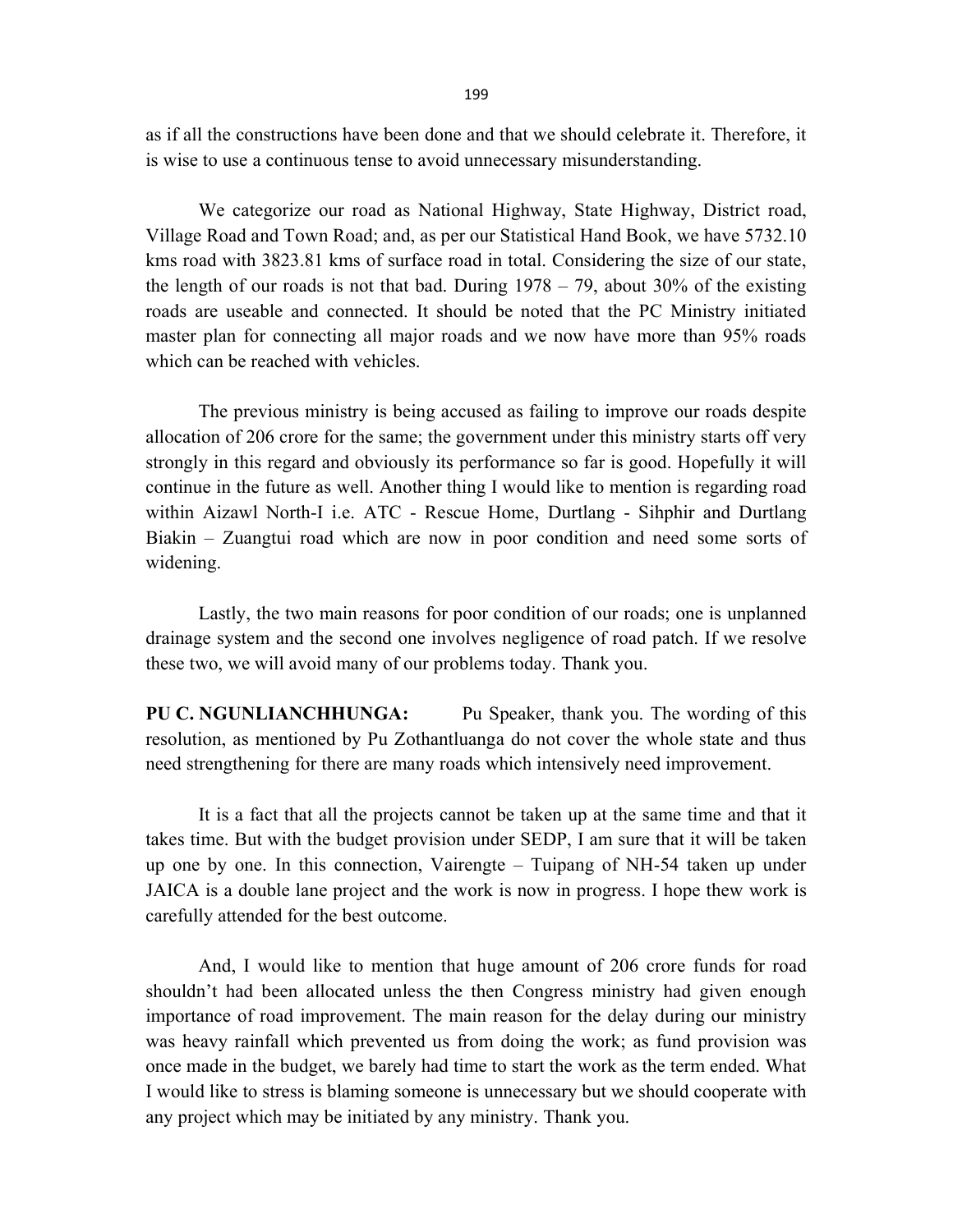**SPEAKER** : Despite divergent opinions, I am glad that we are able to have discussion under a peaceful atmosphere. I now invite Pu C. Lalrinsanga, hon. Minister.

PU C. LALRINSANGA, MINISTER: Pu Speaker, thank you. From what I have heard and witnesses, there was no appropriate maintenance on road whatsoever in the previous Ministry. If there is a will, there is a way and that is what the hon. House leader opined and did.

There are benefits on quality road and I would like to mention four points in this regard. One, quality road saves time and money; and number two, it changes our economy for the better. If times taken for travel is reduced, then our expenditure on POL will be reduced which will further impact our economy in a positive way. Thirdly, the price of commodities partly or wholly depends on road condition. Lastly, we need a check gate for toll collection the like at Lunglei - Aizawl of World Bank Road. There are certain problems on maintenance of fund from the central but it is a high time for us to have toll gate.

Another thing I would like to mention is Lunglei road via Buarpui. If we follow the direction, this road could be much shorter compare to via Haulawng which will further improve our economy in the long run. I, therefore conclude that I agree with this Resolution. Thank you.

SPEAKER : Now, we will invite Dr. Vanlalthlana and then Pu Robert Romawia Royte, hon. Minister.

Dr. VANLALTHLANA : Pu Speaker, thank you. I am grateful for the work taken up under the hon. PWD Minister. We all seems to know performance of the previous ministry in this regard, the failure which they have claimed for bad weather and how the same is carried out under this ministry. That is how things worked in the previous ministry.

Let me point out one thing that I have witnessed on our journey to Phullen – Zawngin road in which construction was underway but not up to GSP guideline of the Ministry of Road Transport and Highways. We instructed to follow the guidelines but in vain. If that is the process, a lot of problems will come up in the future. So, I request the hon. Minister to look into the matter on immediate case.

Likewise, the condition of Ramhlun Vengthar – Ramhlun Sports Complex road of my constituency is intensive and I request for immediate attention.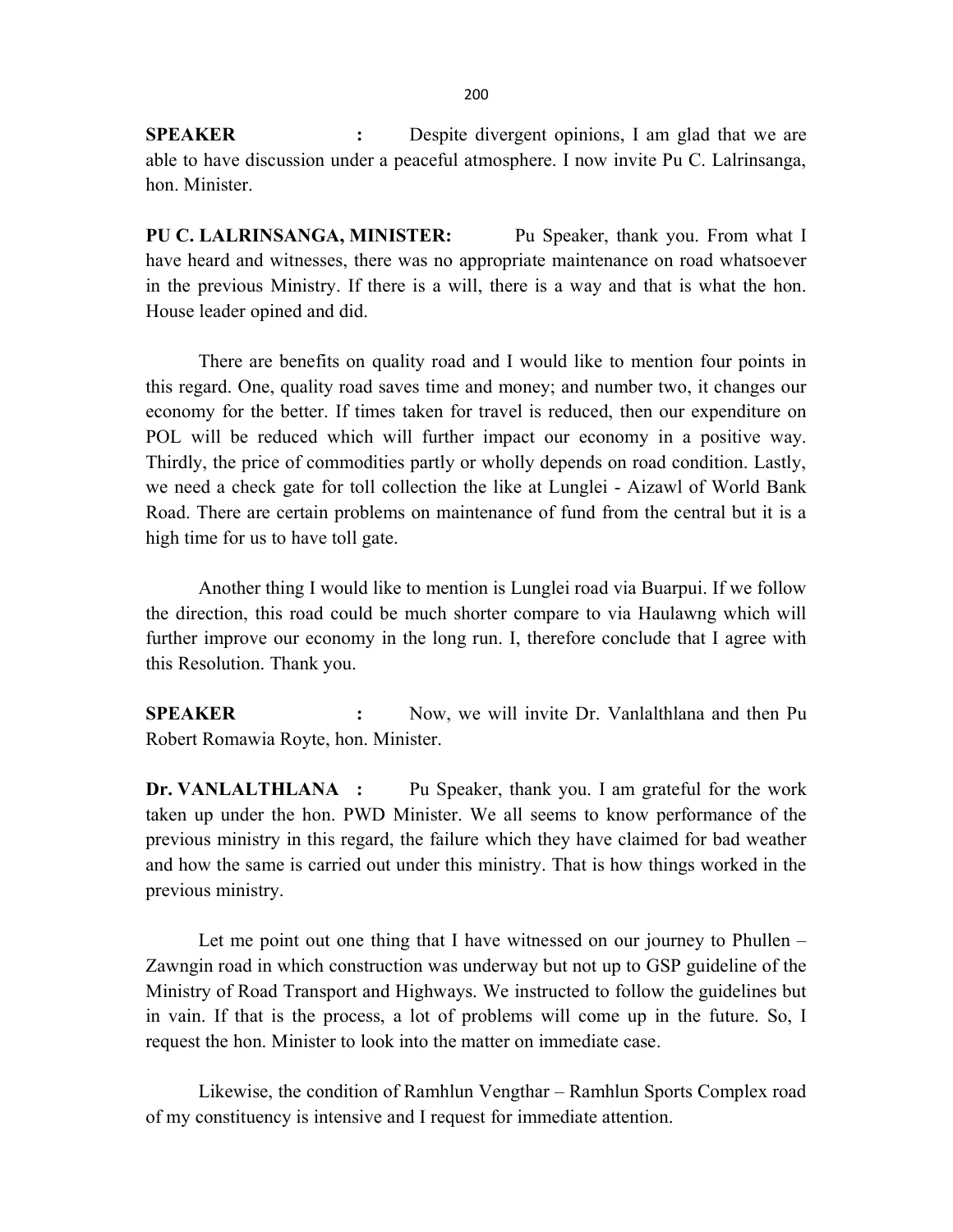201

 As mentioned by Pu Lalrinsanga, most of the aforementioned problems will not arrive if only we fix the patch holes immediately to avoid deeper problems. So far, performance of the government is good but it is too early to be mentioned as of perfect tense. Thank you.

SPEAKER : Hon. Minister, Pu Robert Romawia Royte.

PU ROBERT ROMAWIA ROYTE, MINISTER: Pu Speaker, thank you. I consider this resolution is something worth celebrating. Looking back what the PWD had done in the last five months, the performance it great and is much appreciative.

Another thing is bridge project which is taken up in various places. It is known to us all that accident happens at various bridges allegedly due to its poor construction. As such, concentration is given on improvement of such bridges under the able guidance of the hon. Chief Minister which truly is appreciative.

It is great to hear from the words of the hon. Chief Minister that the government will now favor any local contractor in dealing of contract work within the state. At the same time, Pu Speaker, I suggest introduction of a more simplified system of bill payment for the convenience of the general public.

We are all aware that our budget provision alone is not enough to make everything work. Thus, it is necessary to find and make the best use of central scheme. It is great to learn that work tender for Aizawl - Tuipang road amounting to 6,000 crores is well-managed with accumulation of its GST which is expected to to be more than 180 crores.

On behalf of the people of Aizawl East II constituency, I convey my thank for fulfilling a request for improving Chite - Armed Veng 'S' road. At the same, time I also request to also take up Armed Veng 'S' – Ramthar road. Lastly, I express my support this resolution. Thank you.

SPEAKER : Let us now hear from hon. Chief Minister, Pu Zoramthanga.

PU ZORAMTHANGA, CHIEF MINISTER: Pu Speaker, thank you. As we all have known, this Ministry starts from  $15<sup>th</sup>$  December, Lok Sabha election followed up shortly and we barely have time to do anything. Thus, we had met with various problems on construction of road due to the election code of conduct which binds us. It is surprising to see such a favorable outcome on road despite the said problem. To